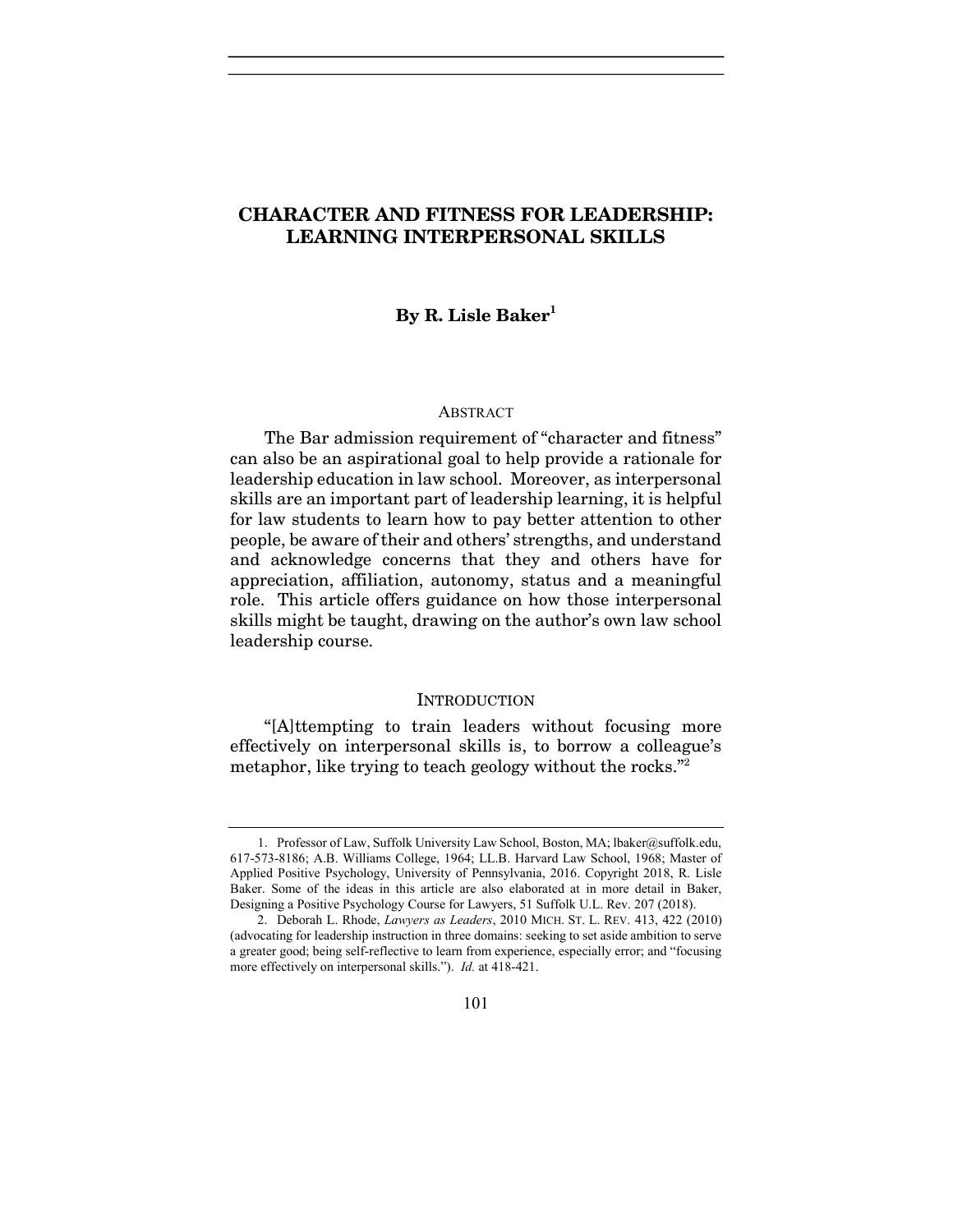Professor Deborah Rhode's quotation raises a challenge for those of us involved in leadership instruction in law school. How does educating law students about leadership fit into the larger learning objectives of legal education? Moreover, assuming it does, how do we help students learn interpersonal skills which Professor Rhode argues are essential to that role?

This article suggests that "character and fitness" for practice can help provide a rationale for leadership learning. It also suggests, drawing on my own Suffolk Law School leadership course, three ways of helping students learn interpersonal skills which I believe are essential for leadership—paying better attention to other people, being aware of their and others' strengths, and both understanding and acknowledging concerns that they and others have for appreciation, affiliation, autonomy, status and a meaningful role.

### I. CHARACTER AND FITNESS FOR LEADERSHIP

Currently, learning about leadership is not a required educational outcome for legal education. The American Bar Association (ABA) sets the following standards for law school instruction:

 A law school shall establish learning outcomes that shall, at a minimum, include competency in the following:

(a) Knowledge and understanding of substantive and procedural law;

(b) Legal analysis and reasoning, legal research, problemsolving, and written and oral communication in the legal context;

(c) Exercise of proper professional and ethical responsibilities to clients and the legal system; and

(d) Other professional skills needed for competent and ethical participation as a member of the legal profession.<sup>3</sup>

An interpretation of this ABA standard clarifies that "other professional skills" include: "interviewing, counseling, negotiation, fact development and analysis, trial practice,

 <sup>3.</sup> STANDARDS AND RULES OF PROCEDURE FOR APPROVAL OF LAW SCHOOLS Stand. 302 (AM. BAR ASS'N 2018).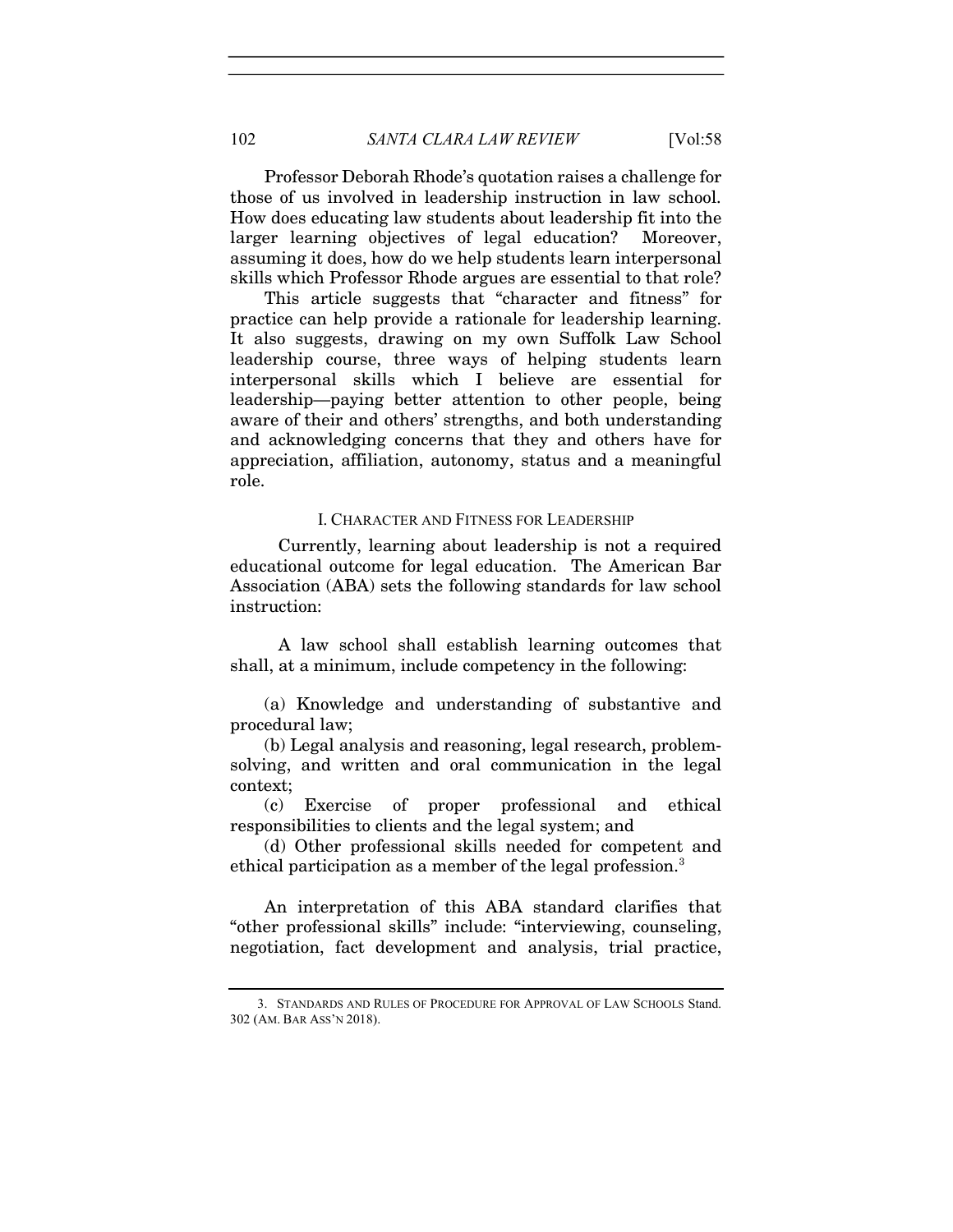document drafting, conflict resolution, organization and management of legal work, collaboration, cultural competency, and self-evaluation."<sup>4</sup>

 While perhaps some elements of these "other professional skills"—such as collaboration—might be considered leadership skills, leadership is not found as an educational objective itself.

Another source is a recent study involving 24,000 attorneys in all fifty states published by the Institute for the Advancement of the American Legal System (IAALS).<sup>5</sup> Its authors concluded:

The lawyers we surveyed . . . were clear that characteristics (such as integrity and trustworthiness, conscientiousness, and common sense), as well as professional competencies (such as listening attentively, speaking and writing, and arriving on time), were far more important in brand new lawyers than legal skills (such as use of dispute resolution techniques to prevent or handle conflicts, drafting policies, preparing a case for trial, and conducting and defending depositions).<sup>6</sup>

The top characteristics identified in the survey have additional important elements beyond the ABA standards, such as listening attentively and treating others with respect.<sup>7</sup> These are more explicitly aligned with the interpersonal skills

- 96.1% Keep information confidential
- 95.4% Arrive on time for meetings, appointments, and hearings
- 93.7% Honor commitments
- 92.3% Integrity and trustworthiness
- 91.9% Treat others with courtesy and respect
- 91.5% Listen attentively and respectfully
- 91.0% Promptly respond to inquiries and requests
- 88.4% Diligence"

 <sup>4.</sup> STANDARDS AND RULES OF PROCEDURE FOR APPROVAL OF LAW SCHOOLS INTERP. 302-1 (AM. BAR ASS'N 2018). Note that "self-evaluation" echoes Professor Rhode's leadership skill of being self-reflective to learn from experience. See supra, note 2.

 <sup>5.</sup> See ALLI GERKMAN & LOGAN CORNETT, FOUNDATIONS FOR PRACTICE: THE WHOLE LAWYER AND THE CHARACTER QUOTIENT, INST. FOR THE ADVANCEMENT OF THE AM. LEGAL SYS. 1 (2016),

http://iaals.du.edu/sites/default/files/reports/foundations\_for\_practice\_whole\_lawyer\_charac ter\_quotient.pdf.

 <sup>6.</sup> Id. at 3 (emphasis in original).

 <sup>7. &</sup>quot;Table 1 below presents the top individual foundations categorized as necessary in the short term by the largest proportions of respondents: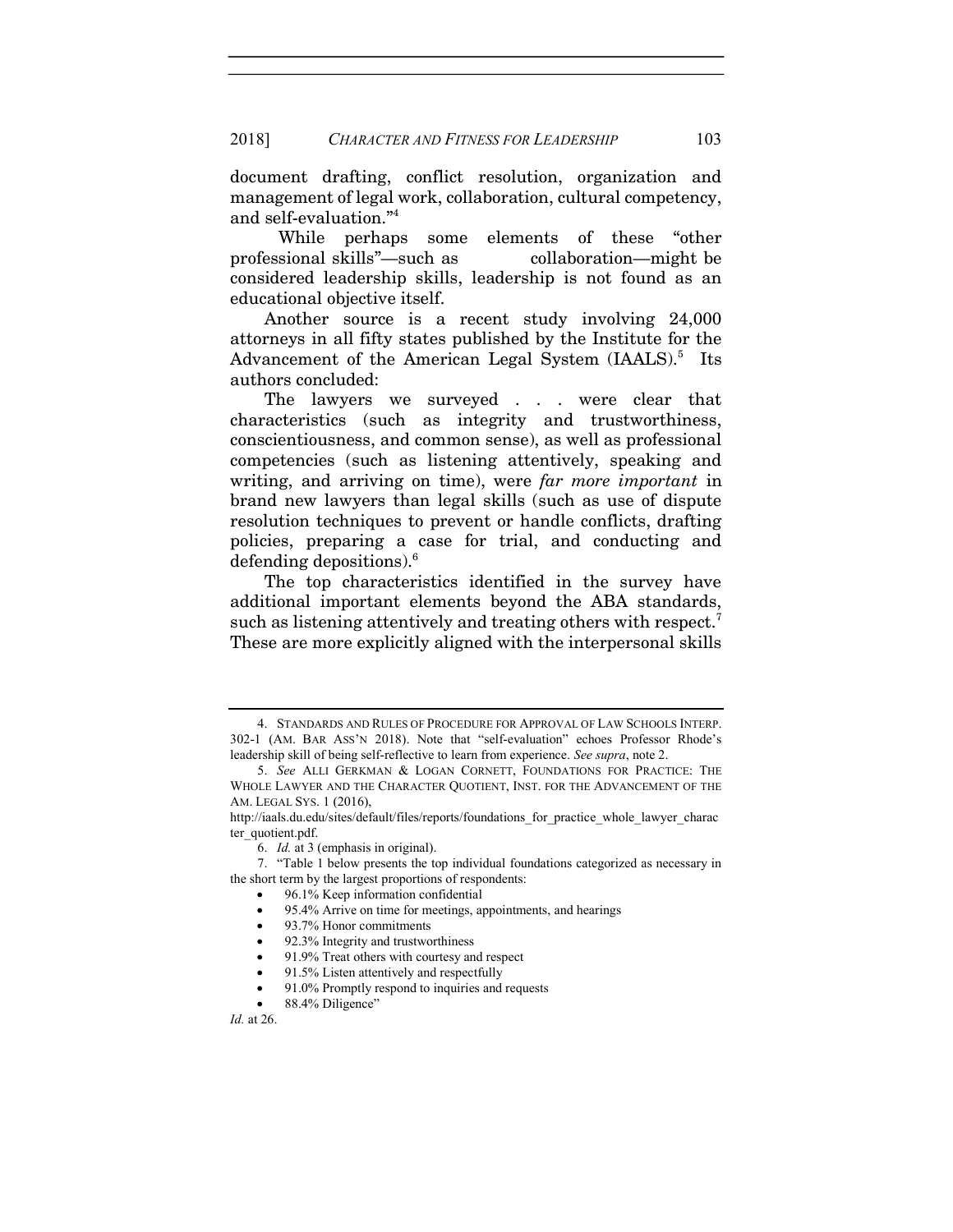Professor Rhode argues for, though leadership is again not explicitly referenced.

A third place to look involves the requirements for admission to the Bar. Students are aware of the need to pass a state bar examination to be licensed to practice law. Until they graduate, and apply for admission, however, many are not as aware of the companion requirement that they demonstrate the requisite "character and fitness" to become a lawyer.<sup>8</sup>

The "character and fitness" requirement is designed to assure that a new lawyer can not only understand and apply the law, but also possesses qualities of character worthy of the public trust and the capacity to serve clients diligently and well. To determine that this threshold is met, Bar examiners ask for information and conduct investigations about those who seek a license to practice law.<sup>9</sup> For example, the application for admission to practice law in Massachusetts involves extensive inquiry as to past behavior. $^{10}$  In Massachusetts, the Character and Fitness Requirement also involves certain attributes such as diligence, clear communication, honesty and avoiding misconduct. $11$  The

 11. Id. For example, The Board of Bar Examiners considers the following attributes to be essential for all petitioners seeking admission to practice in Massachusetts.

- The ability to reason, recall complex factual information and integrate that information with complex legal theories;
- The ability to communicate with clients, attorneys, courts, and. others with a high degree of organization and clarity;
- The ability to use good judgment on behalf of clients and in conducting one's professional business;

- The ability to avoid acts which exhibit disregard for the rights or welfare of others;
- The ability to comply with the requirements of the Rules of Professional Conduct, applicable state, local, and federal laws, regulations, statutes and any applicable order of a court or tribunal;
- The ability to act diligently and reliably in fulfilling one's obligations to clients, attorneys, courts, and others;

 <sup>8.</sup> See generally, COMPREHENSIVE GUIDE TO BAR ADMISSION REQUIREMENTS 2016, NAT. CONF. OF BAR EXAMINERS, ET AL.,

https://www.americanbar.org/content/dam/aba/publications/misc/legal\_education/Comprehe nsiveGuidetoBarAdmissions/2016\_comp\_guide.authcheckdam.pdf.

<sup>9.</sup> See Character and Fitness Investigations, NAT'L CONF. OF BAR EXAMINERS, http://www.ncbex.org/character-and-fitness.

 <sup>10.</sup> Board of Bar Examiners Rule V: Character and Fitness Standards for Admission, MASS. RULES OF PROFESSIONAL CONDUCT, https://www.mass.gov/professional-conductrules/board-of-bar-examiners-rule-v-character-and-fitness-standards-for.

The ability to conduct oneself with respect for—and in accordance with—the law;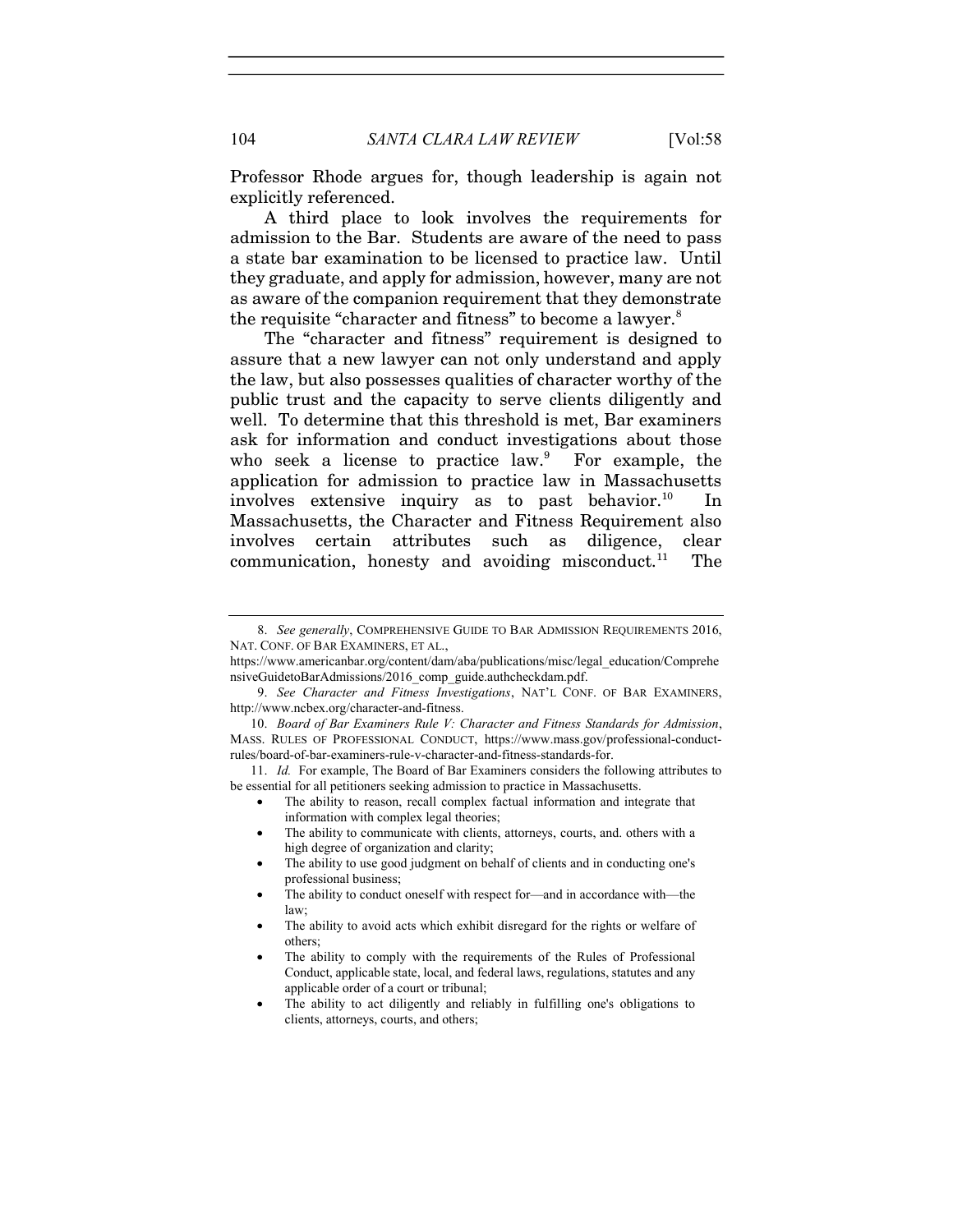Character and Fitness standard, however, is more of a floor than a ceiling; certainly not enough when we are asking lawyers to be leaders as well .

In reflecting on how best to educate law students to prepare for future leadership roles, I suggest that legal educators seize the opportunity that this standard provides to think of "character and fitness" as something more—an aspirational guide to professional leadership development that can help inform both the reason for and the nature of law school leadership instruction. While the scope of that aspirational guide will take time and thought to elaborate, a place to start involves teaching law students more about how they can develop their interpersonal skills so that they might be better future leaders. At the same time, they also need to learn the importance of using those skills for positive ends when they ask others to follow them.

 Professor Deborah Rhode identified interpersonal skills as one of five categories of attributes that are imperative for leaders to possess.<sup>12</sup> Indeed, as quoted at the outset of this article, she put it even more forcefully: "[A]ttempting to train leaders without focusing more effectively on interpersonal skills is  $\dots$  like trying to teach geology without the rocks.<sup> $n_{13}$ </sup> The implication for educating law students for leadership is that when we are helping them acquire the necessary character and fitness for that role, a key element of that character and fitness involves helping them develop their interpersonal skills. If so, how might we help our law students do so?

The ability to use honesty and good judgment in financial dealings on behalf of oneself, clients, and. others; and.

The ability to comply with deadlines and time constraints. Id.

 <sup>12.</sup> Certain attributes do consistently emerge as effective in the vast array of leadership situations. Most characteristics cluster in five categories:

values (integrity, honesty, trust, an ethic of service);

personal skills (self-awareness, self-control, self-direction);

interpersonal skills (social awareness, empathy, persuasion, conflict management);

vision (forward looking, inspirational); and

technical competence (knowledge, preparation, judgment).

Rhode, supra note 2, at 417. While the interpersonal skills identified in this article are different, they still are complementary and to a certain degree overlapping ways of reaching the same end: successful interpersonal relationships between a lawyer who is acting as a leader and those who might follow him or her.

 <sup>13.</sup> Id. at 422.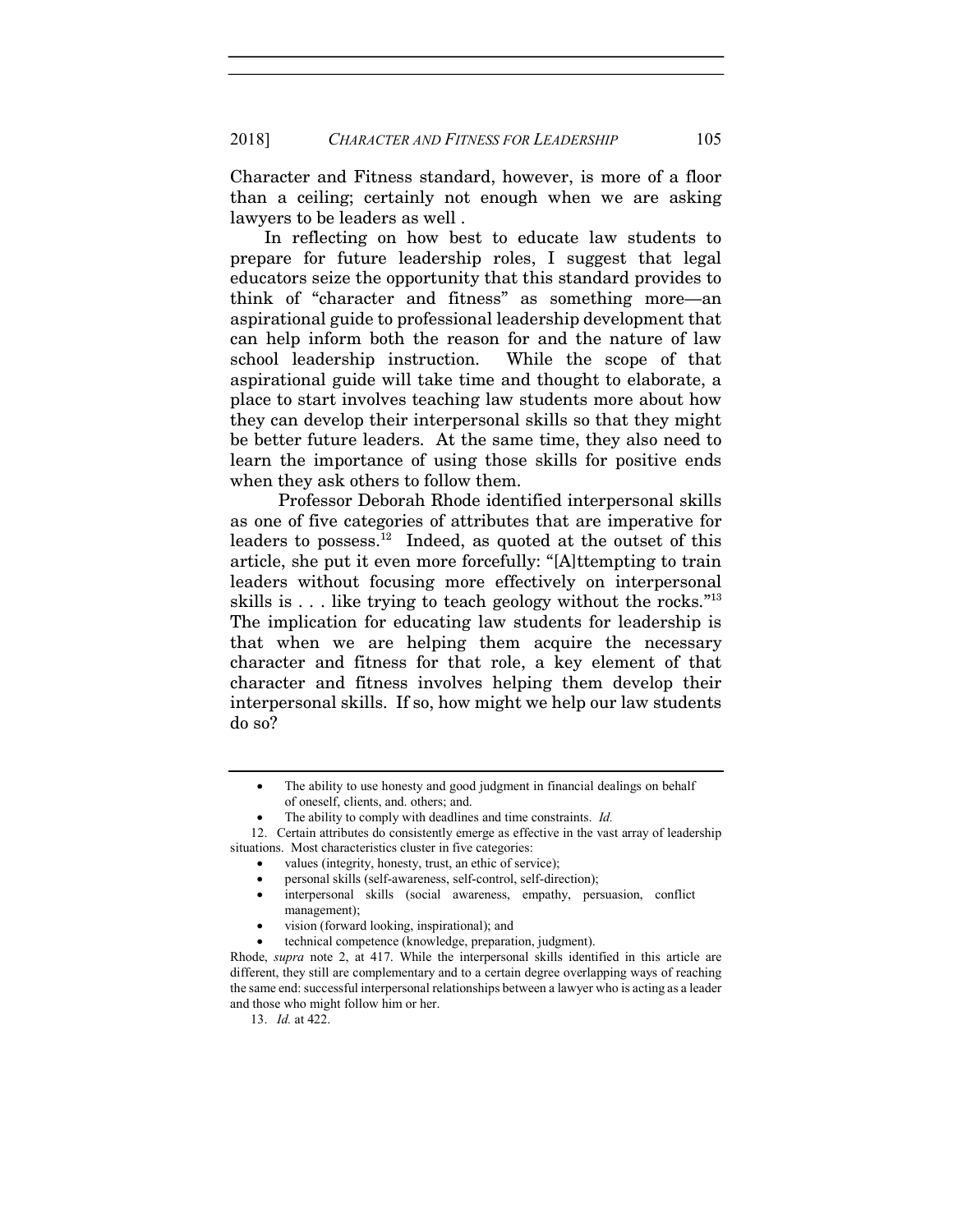#### II.TEACHING INTERPERSONAL SKILLS IN A LEADERSHIP COURSE

In the same article arguing for teaching interpersonal skills for leadership, Professor Rhode offered an example of interpersonal skill education that did not succeed—a team building exercise in which her husband was involved.<sup>14</sup>

The workshop involved teambuilding exercises in which each team had to design a team logo, pick a team song, and then actually sing the song. My husband's team chose a honey pot logo and "Bridge over Troubled Water." Not all members willingly joined the sing along. If his reaction is any guide, such programs are likely to be part of the problem rather than the solution.<sup>16</sup>

Professor Rhode, however, left unsaid what she felt might work better instead, leaving open some opportunity for development. This article is designed to respond to that challenge by describing three ways of helping students develop their interpersonal skills. They are drawn from the course called Leadership and Character Strengths that I co-teach at Suffolk University Law School in Boston.<sup>16</sup> The three ways are:

<sup>14. &</sup>quot;A third function of legal education on leadership is to flag the importance of interpersonal skills. Most of legal education is focused on analytic capabilities, divorced from real people with real problems. The assumption is that education in interpersonal dynamics and conflict management is a "touchy feely process," unworthy of attention from intellectually sophisticated individuals. This view is reinforced by the inadequacies of leadership training programs like the one that my husband, a public-interest environmental lawyer, was recently forced to attend . . . Yet attempting to train leaders without focusing more effectively on interpersonal skills is, to borrow a colleague's metaphor, like trying to teach geology without the rocks. For many professionals, "the soft stuff is the hard stuff." Successful leadership requires more than analytic skills, and high achievers in intellectual domains may not have developed corresponding emotional intelligence.

Law schools pride themselves on teaching future practitioners to think like lawyers. But the experience does little to teach them to think like leaders. Legal education owes it to our students, our profession, and our world, to do better." Id. at 421-22.

<sup>15.</sup> Rhode, supra note 2, at 422.

<sup>16.</sup> Here is the course description from the Suffolk University Law School catalog:

<sup>&</sup>quot;Many Suffolk law graduates achieve both formal and informal leadership roles during their legal careers. This course is designed to help lay a foundation for law students to achieve such roles more successfully. Since many leadership opportunities vary within given situations, the focus of the course is to help students be sufficiently self-aware in order to be able to respond to a leadership opportunity when it presents itself and continue learning, both when they succeed and when they do not. A specific focus of the course will be to help students recognize, understand and develop their character strengths and how they might put them to use in the interest of greater justice in the wider community, as well as achieve greater resiliency when future leadership challenges arise. The course will include reading, research, positive and contemplative psychology practice, journal writing and other brief written assignments to be completed prior to and after formal classes. The course writing will not satisfy the Suffolk Law School legal writing requirement. There is no final examination, but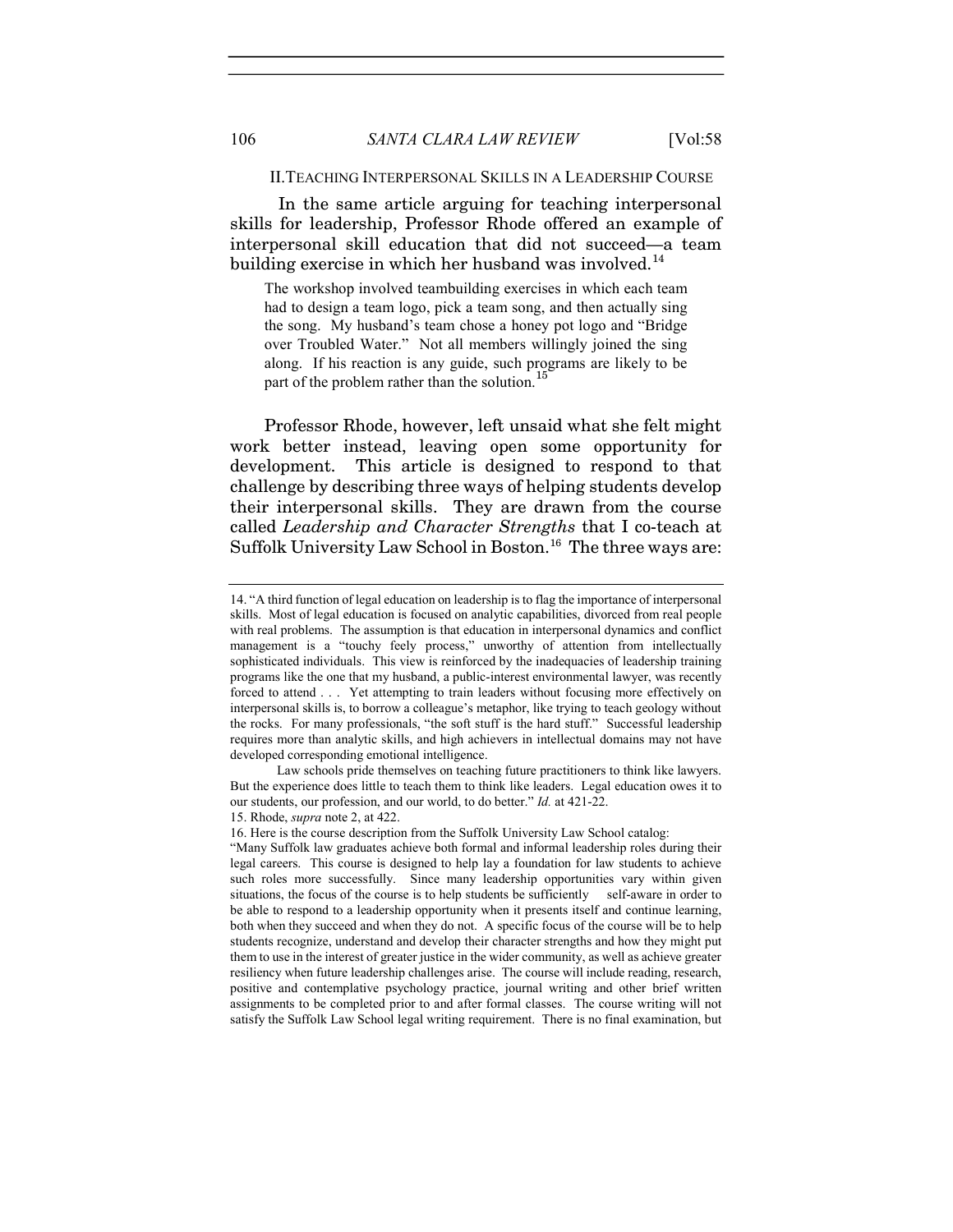- Learn how to pay better attention to the people being led;
- Understand and build on their individual strengths of character; and
- Understand and honor their concerns for appreciation, affiliation, autonomy, status and a meaningful role.

Each of these ideas, elaborated below, is built on an idea best summarized by the late Dr. Christopher Peterson that "Other people matter."<sup>17</sup>

## III.LEARN BETTER HOW TO PAY ATTENTION TO THE PEOPLE BEING LED

The legal education we receive does not often focus on interpersonal skills. (In the famous movie about a first-year class at Harvard Law School, the fictional Contracts Professor Kingsfield explains: "We do brain surgery here.")<sup>18</sup> Beyond the focus of legal education is on the head more than the heart, some faculty members and students—myself included occasionally suffer from a self-inflicted form of interpersonal attention deficit disorder, paying more attention to our phones than to each other. While acknowledging their great value for communication, these phones can also divert our attention, or worse, provide an inadequate substitute for high-quality interpersonal connection.<sup>19</sup>

 If leadership instruction were simply a course in good manners or etiquette, that would be simple. The ways we behave, however, as Professor Rhode has written, are often as influenced by the situation as the person acting within it.<sup>20</sup> Therefore, as part of the Suffolk leadership class, it is

a short final reflective paper will be required. There is no pre-requisite. The course will be graded on a pass/fail basis. Enrollment is limited." Course Descriptions: LAW-2984 Leadership and Character Strengths, SUFFOLK U. L. SCHOOL,

http://www.suffolk.edu/law/academics/degrees/jd/23600.php?CourseID=634.

As the description indicates, the course involves more aspects of leadership than those reported in this article, including personal leadership styles, and forms of leadership, but that is for another day.

 <sup>17.</sup> CHRISTOPHER PETERSON, A PRIMER IN POSITIVE PSYCHOLOGY 249 (2006) (emphasis in the original).

 <sup>18.</sup> See THE PAPER CHASE (20th Century Fox 1973). It is interesting to note that he could have chosen heart surgery as his metaphor, but he did not.

 <sup>19.</sup> See Jane E. Dutton & Emily D. Heaphy, The Power of High-Quality Connections, in POSITIVE ORGANIZATIONAL SCHOLARSHIP: FOUNDATIONS OF A NEW DISCIPLINE 263, 263- 64 (Kim S. Cameron et al. eds., 16th ed. 2011).

<sup>20.</sup> Rhode, *supra* note 2, at 420-21 (reporting study of divinity students who in rushing to give a talk ignored someone in difficulty on the way).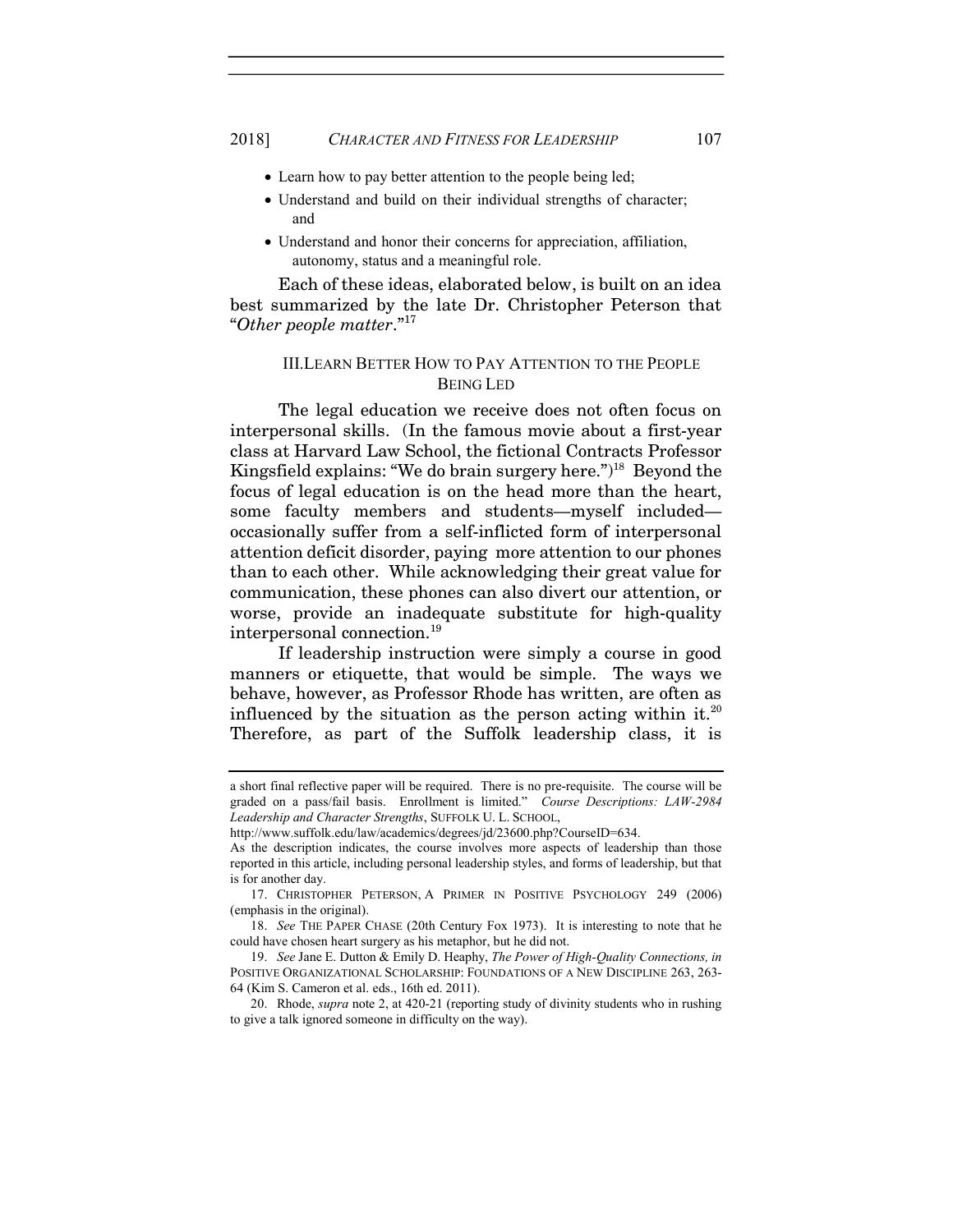important to shape the environment for interpersonal learning, which means asking students to turn off their electronic devices and to put them away, as research indicates that even a silent but visible cell phone degrades the quality of  $\,$  conversation. $^{21}$ 

 Yet even if we have a temporary digital free zone, but are still distracted by our thoughts, we cannot be fully present to the other person, as research indicates many of us are mentally somewhere else almost half the time.<sup>22</sup> That is an internal problem rather than an external one, but we can build engaged attention by regular mental exercise in concentration, just like we can build a muscle.<sup>23</sup> I therefore ask the students to learn how to pay better attention by conducting regular concentration practice. In this regard, the students are fortunate to have as my co-instructor John Churchill, PsyD. Dr. Churchill has studied contemplative practice extensively with my own instructor and co-author, Daniel P. Brown, Ph.D., an Associate Clinical Professor of Psychology at Harvard Medical School. Dr. Churchill helps lead the students through this concentration practice, and we ask the students to report their results periodically through written journals. $^{24}$ Students report that concentration practice enhances their capacity to pay attention to other people as well as their work.<sup>25</sup> This skill —mindful attention —is an important leadership

 <sup>21.</sup> See Shalini Misra, Lulu Cheng, Jamie Genevie, & Miao Yuan, The iPhone Effect: The Quality of In-Person Social Interactions in the Presence of Mobile Devices, 48 ENVIRONMENT AND BEHAVIOR 275 (2014); Bill Thornton, Alyson Faires, Maija Robbins, & Eric Rollins, The Mere Presence of a Cell Phone May Be Distracting – Implications for Attention and Task Performance, 45 SOCIAL PSYCHOLOGY 479 (2014).

<sup>22.</sup> See Matthew A. Killingsworth & Daniel T. Gilbert, A Wandering Mind is Not a Happy Mind, 330 SCIENCE 932 (2010) (survey of 2250 adults finding that their minds were wandering almost half the time).

<sup>23.</sup> R. Lisle Baker & Daniel P. Brown, On Engagement: Learning to Pay Attention, 36 U. ARK. LITTLE ROCK L. REV. 337 (2014) (discussing engaged attention and how it can be enhanced by regular concentration practice).

 <sup>24. &</sup>quot;The contemplative practices taught me the true value in being able to concentrate effectively; specifically, a good leader needs to be able to remain focused on the task at hand and not get distracted by things that are going on around them." Nicole Martin, Final Paper (Apr. 2018) (on file with author); "One thing I feel much improved on was maintaining concentration while talking one on one with other people. Normally, I find myself looking around and focusing on everything except the person I am talking to. I was aware of it, but had trouble fixing it. I believe this concentration practice has helped me with focusing better in conversation." Elizabeth K. McCullough, Journal 7(f) (Feb. 27, 2018) (on file with author). 25. Nicole Martin, Final Paper (Apr. 2018) (on file with author); Elizabeth K. McCullough, Journal 7(f) (Feb. 27, 2018) (on file with author).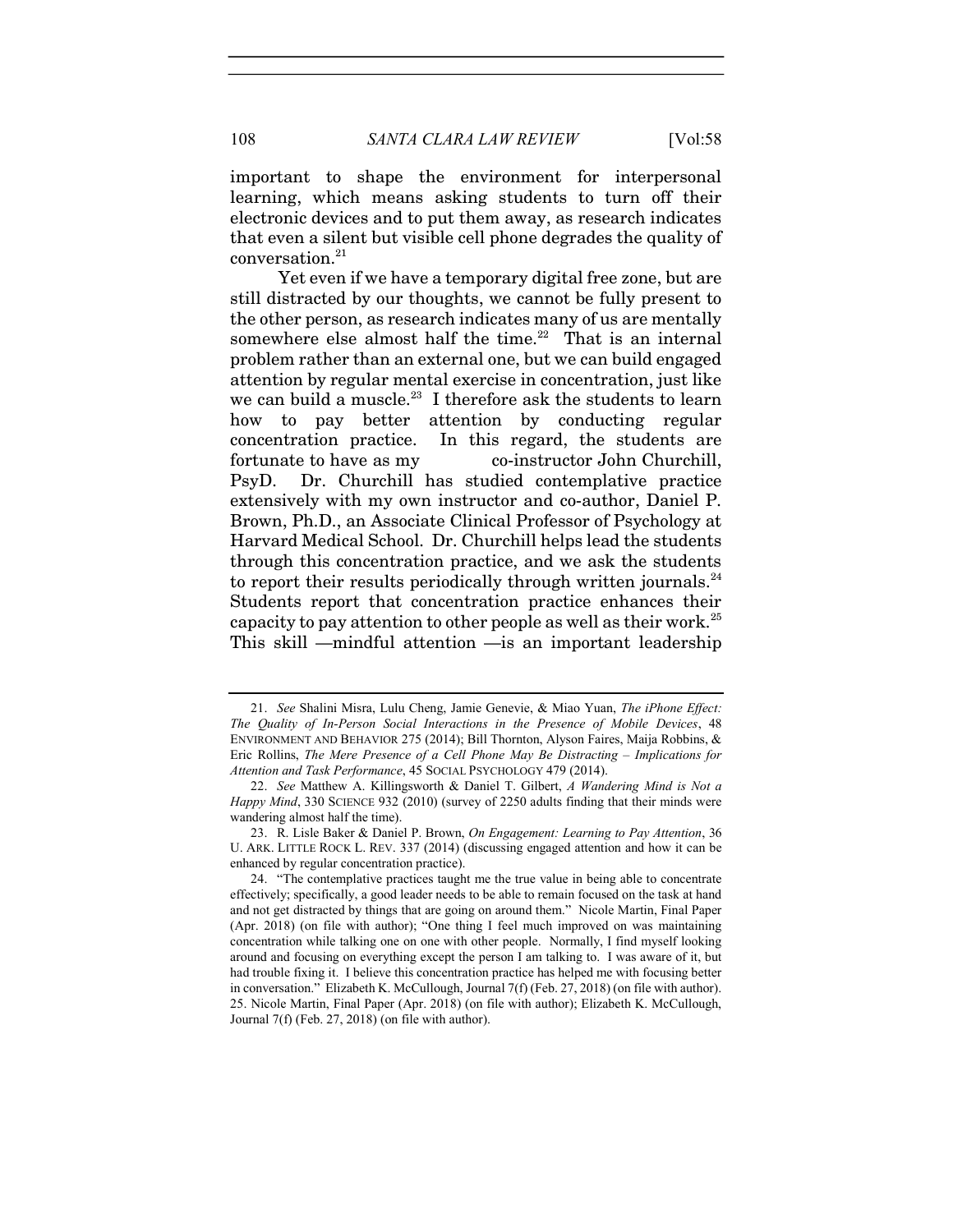skill because it is foundational to being able to be both aware of ourselves and of others without distraction.<sup>26</sup>

### IV.UNDERSTAND AND BUILD ON THE STRENGTHS OF THE PEOPLE BEING LED

Learning how to pay better attention to other people is necessary but not sufficient. We want our leaders to bring out the best in the people they lead. So much of our education as lawyers involves learning how to undertake critical analysis of a situation, however, that we can focus on what is going wrong that needs correcting, rather than focus on what is going well. The value of critical analysis—which can often help point out injustice—cannot be overstated, but if we overuse it we sometimes miss an opportunity. We applaud when our children take their first steps, not berate them when they fall back down. But adults, especially legally trained ones, including law professors like me, may be quick to point out what needs fixing rather than what does not, taking that somehow as simply given. For example, suppose a friend reports that they just won the lottery. Even if the friend is not a client, we might want to offer advice about minimizing tax liability or avoiding investment risk for the proceeds. This may be valuable information, but not good for building a positive relationship with that friend, especially when our friend is not a client seeking our advice. Habits formed at work can carry over into other situations and do not always serve us or those around us well. What appears to be much more helpful in building a positive relationship with others is first to rejoice with them in their good news, a process known as "activeconstructive responding."<sup>27</sup> That response, however, is not

<sup>26.</sup> Scott A. Westfahl & David B. Wilkins, The Leadership Imperative: A Collaborative Approach to Professional Development in the Global Age of More for Less, 69 STAN. L. REV. 1667, 1713 (2017) ("All law students should also be trained in simple mindfulness practices that have been positively correlated with improved focus, decision making, and physical health.").

<sup>27.</sup> Shelly L. Gable, Gian C. Gonzaga & Amy Strachman, Will You Be There for Me When Things Go Right? Supportive Responses to Positive Event Disclosures, 91 J. OF PERSONALITY AND SOC. PSYCHOL. 904 (2006). The authors outline four possible responses to good news shared. Of these four responses, enthusiastic appreciation best enhances the relationship. Id. at 904; see also Lisle Baker, Designing a Positive Psychology Course for Lawyers, 51 SUFFOLK L. REV. 207, 240 (2018).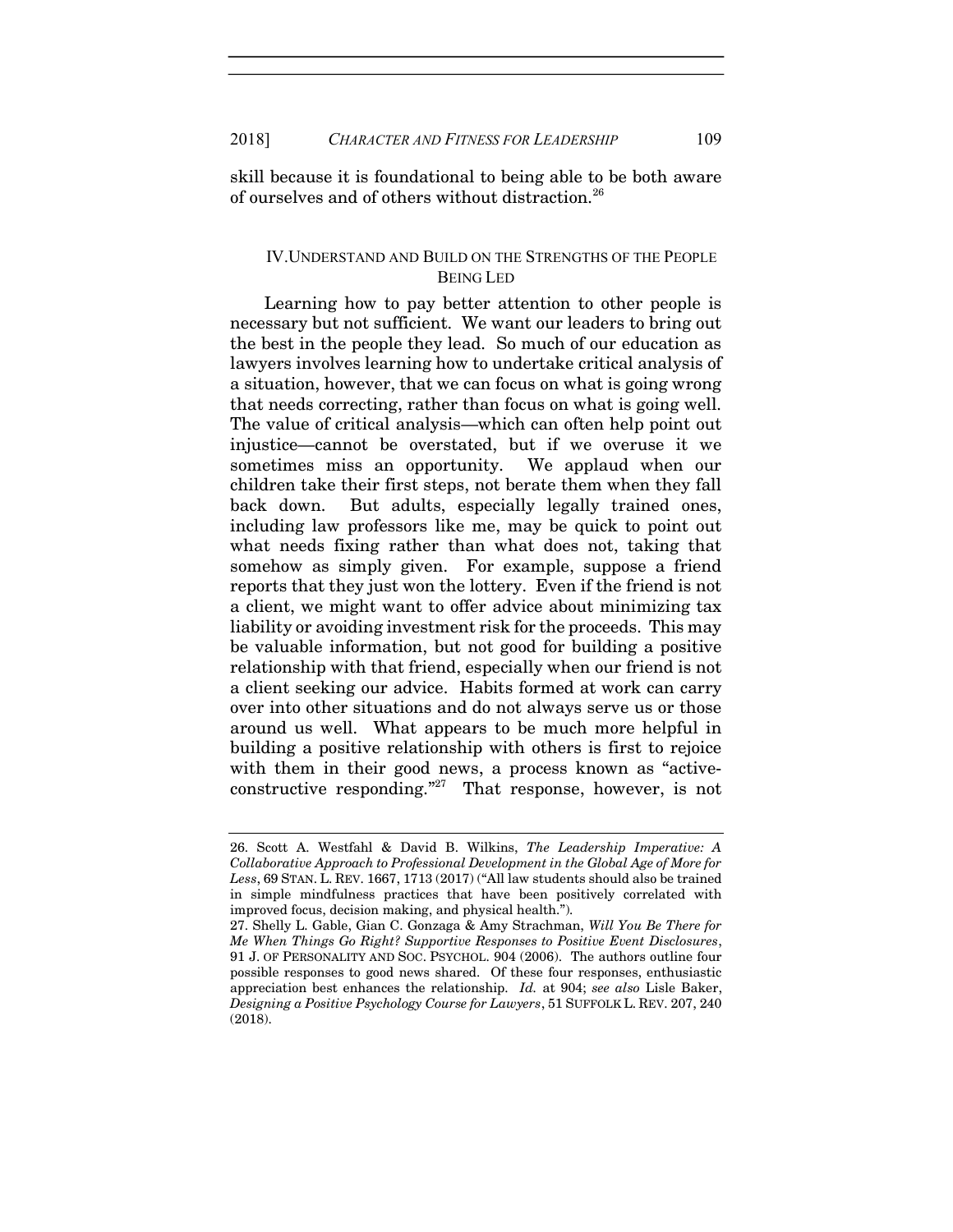automatic. Consider alternative responses which can be either passive or destructive, or both. Indeed, the advice about tax liability or investment risk described above, while wellintentioned, can be perceived as demeaning the good news useful for protecting a client, but maybe not so good for strengthening a friendship. Or we may be busy with our own thoughts and simply acknowledge the news in a more passive way. That is positive but not engaging. Or we can be reminded of something else that is related to us, rather than the other

The irony is that if a friend came to us with sadness about a loss, we would recognize the probable reaction if, instead of commiserating, we simply told the friend that was too bad and went back to work, or used their report as a springboard to tell of a loss we had had, or told them that their sadness was not legitimate.

person, which is essentially ignoring the good news.

The point is to help students be aware, as leaders need to be aware, of how what seems good to them may not seem good to the other person involved, and that while we are used to being empathetic when things go poorly, we are not nearly as sensitive to the other person when things go well. With that in mind, here is a chart of the different responses to the same good news.

| <i>Listener responses</i><br>to good news<br>shared | <i>Passive response</i>                                           | Active response                                                                               |
|-----------------------------------------------------|-------------------------------------------------------------------|-----------------------------------------------------------------------------------------------|
| Constructive<br>response                            | "That's nice."<br>(Understated)<br>support)                       | "Wow! That's great!<br>How do you plan to<br>celebrate it?"<br>(Enthusiastic<br>appreciation) |
| <i>Destructive</i><br>response                      | "Did I ever tell you<br>about the time I"<br>(Ignoring the event) | "What about the<br>downside of?"<br>(Demeaning the<br>event)                                  |

The point of a chart like this is simply to provide a shorthand way of reminding us of the importance of keeping the other person in mind. (It is humbling to note how many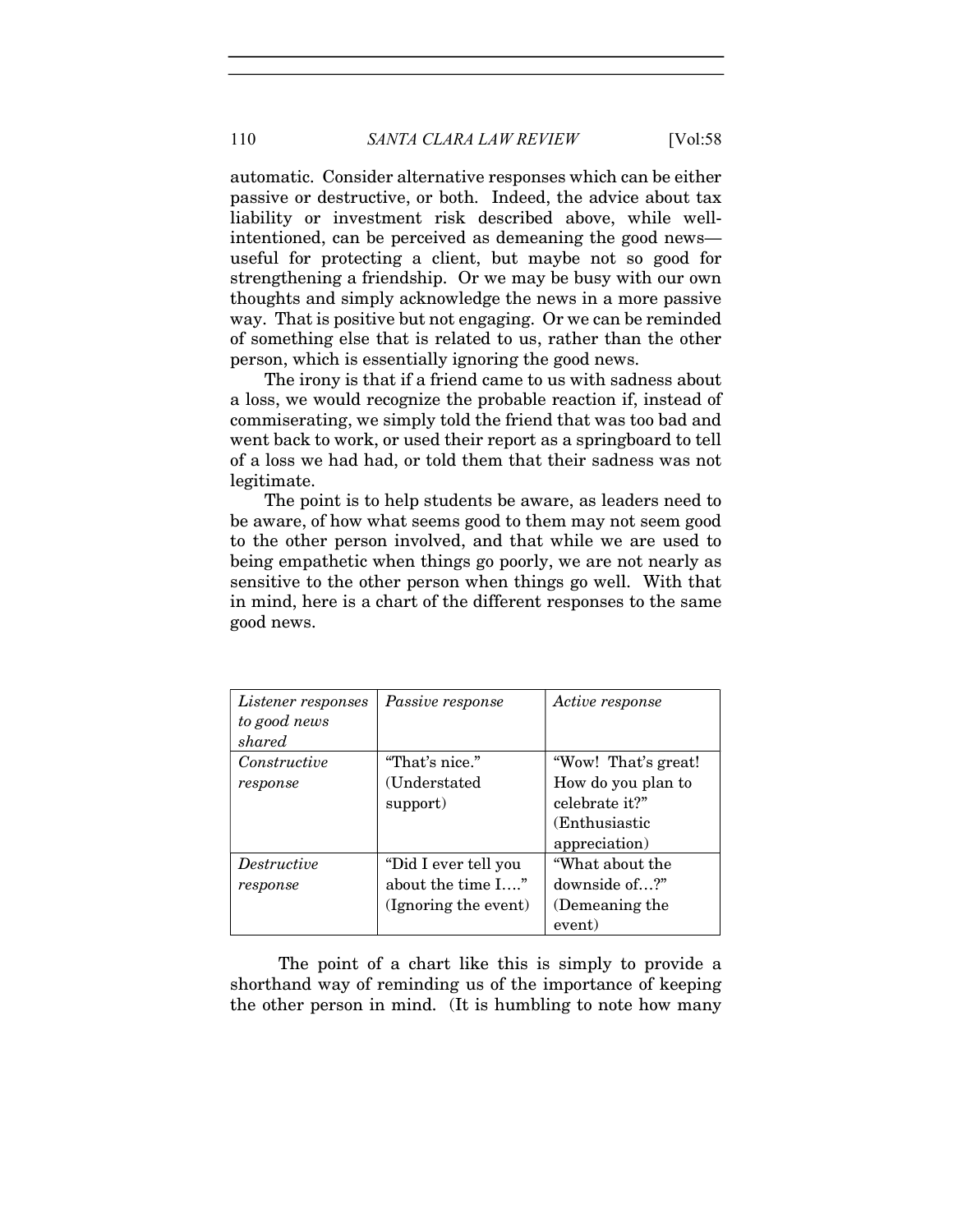times I missed an opportunity to build a more positive relationship when hearing good news if I had only been more aware of what I was doing in response.)

 Looking at the positive has an even more important dimension beyond a specific reported event. As lawyers, we may often be quick to criticize or point out other people's lapses of behavior, as we perceive them. But, like looking for good news to celebrate, what if instead we looked at what they said or did as evidence of the strengths that they may have to offer? That does not mean we ignore bad behavior, but simply bring some balance to a relationship, especially with those we hope to lead.

 Here, we can learn from some significant research. Most of us have heard of the Diagnostic and Statistical Manual of Mental Disorders (or "DSM" for short).<sup>28</sup> About a decade ago, psychologists Dr. Martin Seligman and Dr. Christopher Peterson wrote a handbook of character strengths and virtues where they describe six virtues: wisdom, courage, humanity, justice, temperance, and transcendence, expressed in twentyfour specific character strengths, including leadership.<sup>29</sup> They saw this work as a counterpoint to the DSM in that instead of focusing on mental disorders this work would constitute a "manual of the sanities."<sup>30</sup>

 The strengths they catalogued are the following: for wisdom are: creativity, curiosity, open-mindedness, love of learning, and perspective; for courage: bravery, persistence, integrity, and vitality; for humanity: love, kindness, and social intelligence; for justice: citizenship, fairness, and leadership; for *temperance*: forgiveness, humility, prudence, and selfregulation; for transcendence: appreciation of beauty and excellence, gratitude, hope, humor, and spirituality.<sup>31</sup>

 These twenty-four strengths are the subject of a wellvalidated questionnaire where anyone can respond to a series of 120 questions to say what they are like or unlike, and then the results are tabulated and available through the nonprofit

28. DIAGNOSTIC AND STATISTICAL MANUAL OF MENTAL DISORDERS: DSM-5, AM. PSYCHIATRIC ASS'N, (American Psychiatric Publishing, 5th ed. 2013).

29. CHRISTOPHER PETERSON AND MARTIN SELIGMAN, CHARACTER STRENGTHS AND VIRTUES: A HANDBOOK AND

CLASSIFICATION (2004) 29-30.

<sup>30.</sup> Id. at 4.

<sup>31.</sup> Id. at 29-30.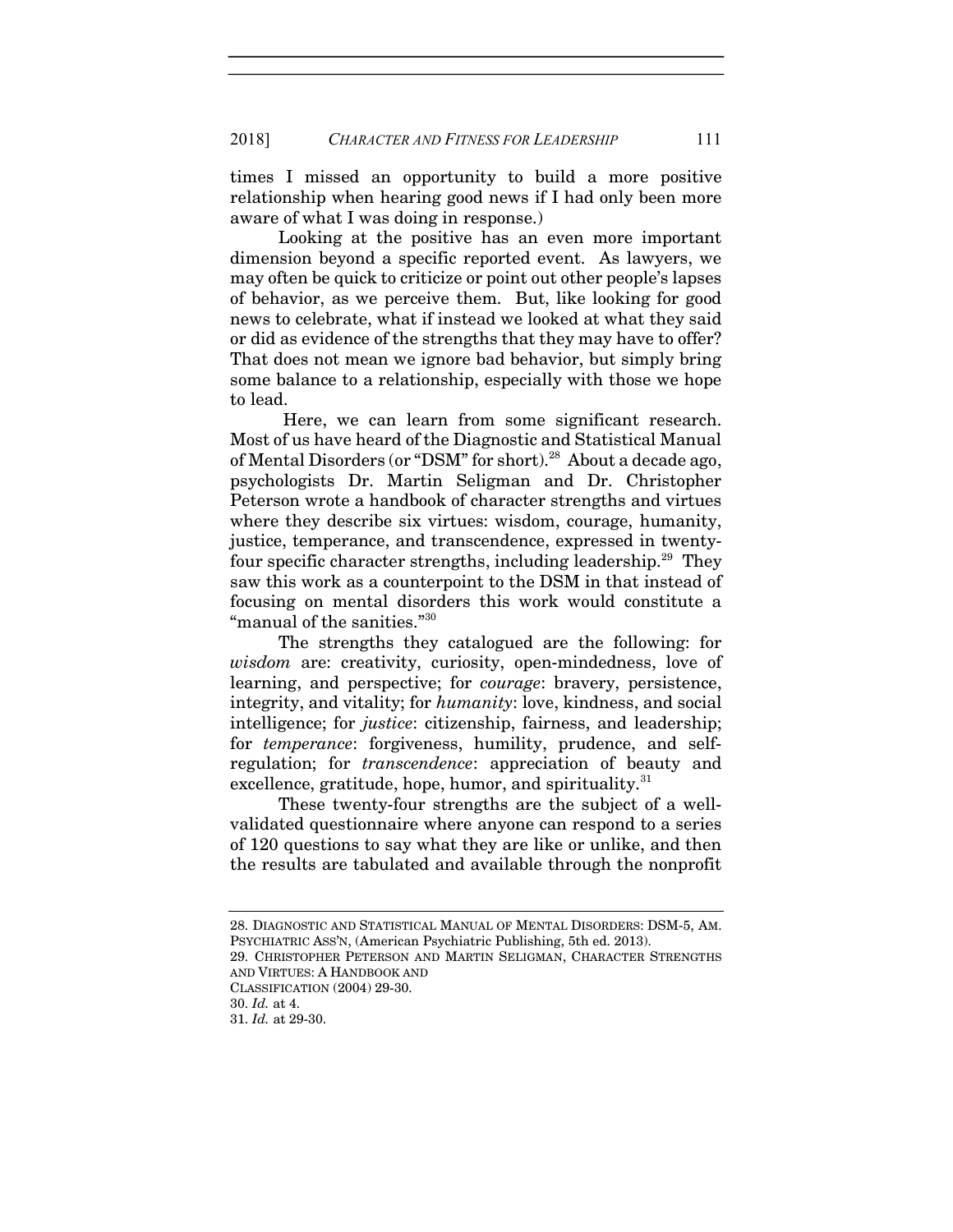VIA Institute on Character.<sup>32</sup> It is because of this research that our course is entitled Leadership and Character Strengths.<sup>33</sup>

 Using this work, and the studies that have followed it, we have asked our students to become aware of their own character strengths, including by asking friends and family to share their sense of those strengths. Once the students gain that self-awareness, we ask them to use that learning to recognize the individual character strengths in those they may lead.<sup>34</sup> Specifically, understanding of complementary character strengths can aid teams of people to function more effectively.<sup>35</sup> Moreover, the idea of spotting strengths in other people has been advocated for parenting,  $36$  and for couples,  $37$  so why not for leadership?<sup>38</sup>

 The main point is that, as indicated earlier, law school is often a deficit-oriented environment, where we, of necessity, often ask "what is wrong with this picture?"<sup>39</sup> We seek justice by focusing on injustice and use the tool of critical analysis to sort out what to do. These skills are vital for legal work but do not always help in interpersonal communication. They are

<sup>32.</sup> VIA INSTITUTE ON CHARACTER, http://www.viacharacter.org (last visited May 6, 2018). The website has many resources to help explain these ideas. VIA is apparently shorthand for "values in action," though that is not now used. Id. 33. See supra note 16.

<sup>34.</sup> For research indicating that character strengths, particularly bravery, can be important for resilience, see also Maria Luisa Maertinez-Marti & Willbald Ruch, Character Strengths Predict Resilience Over and Above Positive Affect, Self-Efficacy, Optimism, Social Support, Self-Esteem, and Life Satisfaction, 12 J. OF POSITIVE PSYCHOL. 110 (2016).

<sup>35.</sup> See Willibald Ruch, Fabian Gander, Tracey Platt & Jennifer Hofmann, Team Roles: Their Relationships to Character Strengths and Job Satisfaction, 13 J. OF POSITIVE PSYCHOL. 190 (2016); see also Westfahl & Wilkins, supra note 26, at 1709 ("Law schools should develop assessments and exercises to help students both understand their particular strengths and also invest in those strengths more deliberately, not as an optional career services department offering but as a core part of team-based course offerings.").

<sup>36.</sup> LEA WATERS, THE STRENGTH SWITCH: HOW THE NEW SCIENCE OF STRENGTH-BASED PARENTING CAN HELP YOUR CHILD AND YOUR TEEN TO FLOURISH (2017). 37. SUZANN PILEGGI PAWELSKI AND JAMES O. PAWELSKI, HAPPY TOGETHER: USING THE SCIENCE OF POSITIVE PSYCHOLOGY TO BUILD LOVE THAT LASTS (2018).

<sup>38.</sup> For a valuable resource but one that builds on a proprietary instrument rather than the free VIA Character Strengths Inventory, see TOM RATH and BARRY CONCHIE, STRENGTHS BASED LEADERSHIP: GREAT LEADERS, TEAMS, AND WHY PEOPLE FOLLOW (2009) (building on 34 themes such as "empathy" and "harmony" as well as terms of art such as "intellection" and "relator").

<sup>39.</sup> Readers of my generation may remember this cartoon from the magazine The Saturday Evening Post.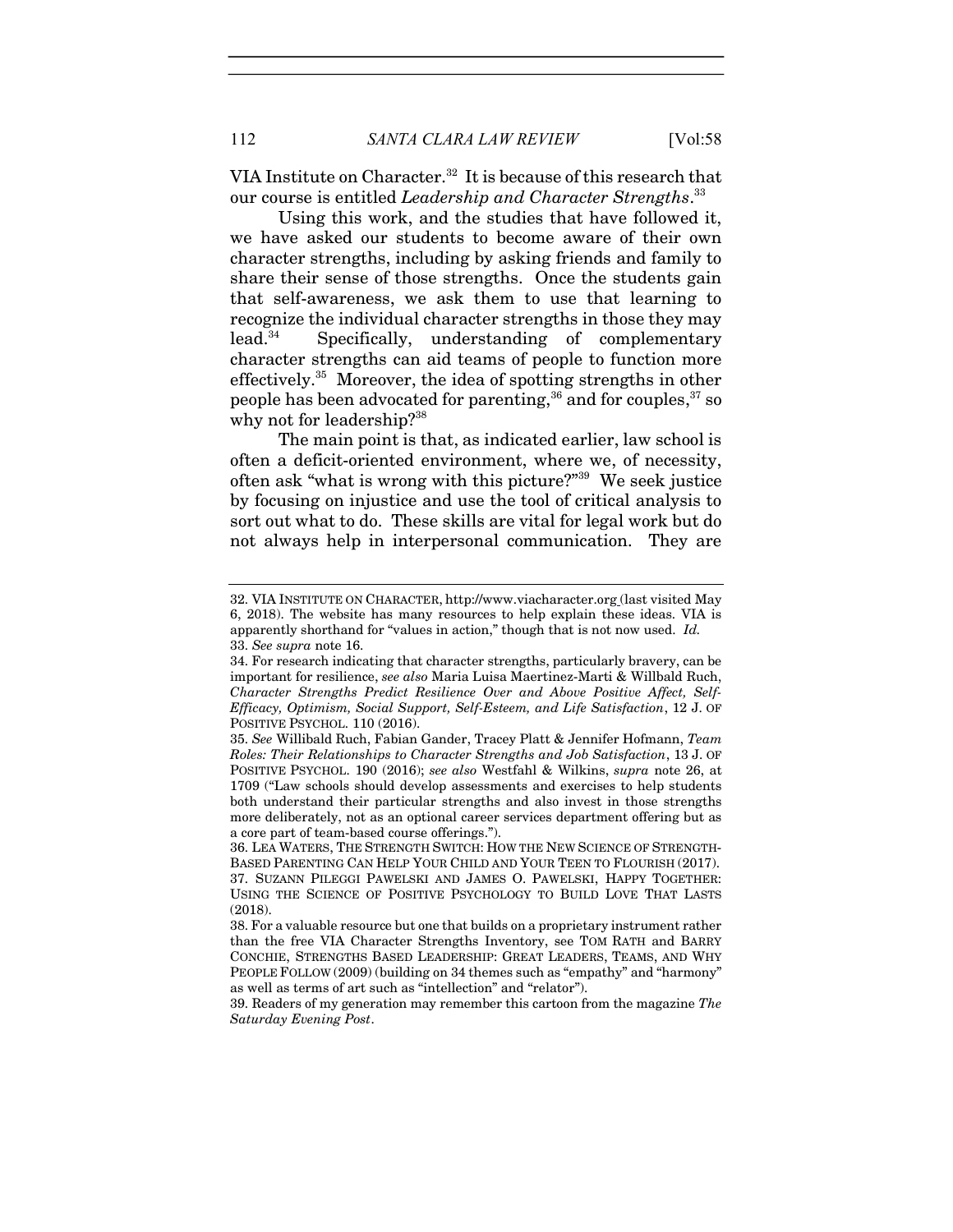also not the same as looking for and learning from what works and works well in the people we lead, just as the absence of disease is not the same thing as vigorous good health. Seeking out their strengths can help both the leader and those led to succeed.

 V. HONOR THE CORE CONCERNS OF THE PEOPLE BEING LED FOR APPRECIATION, AFFILIATION, AUTONOMY, STATUS AND A MEANINGFUL ROLE AND PROVIDE POSITIVE EXEMPLARS TO EMULATE

Many of us have encountered people whose example inspires us, either through religion, history, biography, literature, or encountering them in our own lives. When we were children we often took on the persona of someone we admired and often tried to imitate. When we attend funerals, and hear stories of the deceased, it often prompts us to look at our own lives and reflect on how we ourselves might go and do likewise. One of the phrases we hear about leadership: we need to lead by example. The phrase implies that leaders demonstrate themselves the behaviors they want their followers to emulate. An example of precedent is also a powerful guide to what should be done today based on a similar case from the past. In short, lawyers are attuned to the power of the past example because of the persuasive power it holds for deciding what is appropriate future conduct. That may invite us to see if there is learning we can gain through observing how others behave.<sup>40</sup> While the apprenticeship model may have been inadequate as too narrow and idiosyncratic in its results as a means of legal education, the shift to classroom-based, and even clinical instruction, has diluted the power of example of seeing a skilled practitioner at work.<sup>41</sup> This is an opportunity that many young lawyers used to have through joining a law firm as an associate and working

<sup>40.</sup> Also, it may be helpful to recall that formal legal education arose because the form of informal education—apprenticeship—was deemed inadequate to the task of professional education. See Susan Katcher, Legal Training in the United States: A Brief History, 24 WISC. INT'L. L. J. 335, 347-48 (2006).

<sup>41. &</sup>quot;[F]or a fee, the lawyer to-be hung around an office, read Blackstone . . . and copied legal documents. If he was lucky, he benefited from watching the lawyer do his work, and do it well. If he was very lucky, the lawyer actually tried to teach him something." LAWRENCE M. FRIEDMAN, A HISTORY OF AMERICAN LAW 238 (3d ed. 2005).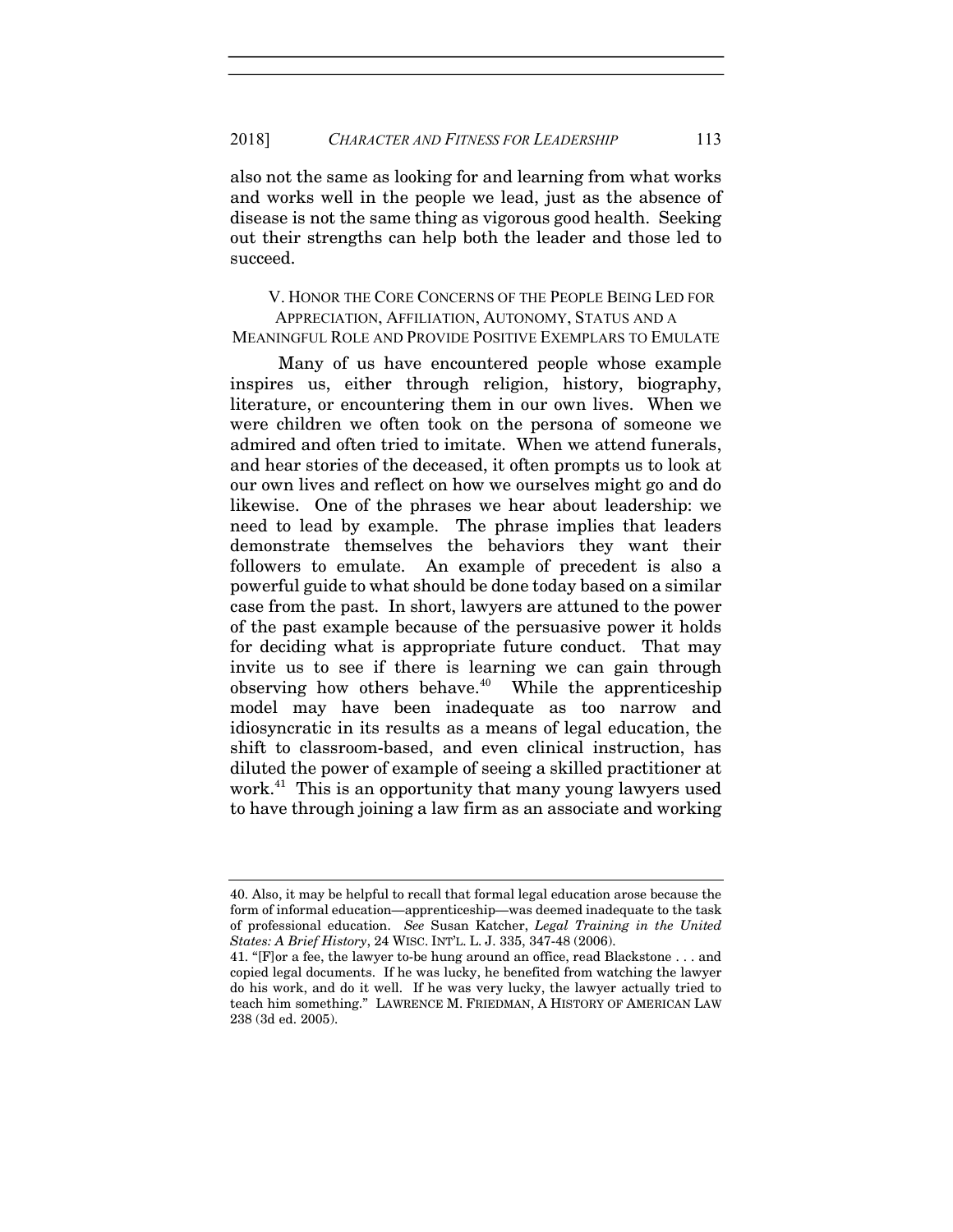114 SANTA CLARA LAW REVIEW [Vol:58]

with partners they admired, as I was fortunate enough to do.<sup>42</sup> Apprenticeship still has value, however, in that it is recognized in seven states as a complementary or fully alternative way to become a practicing lawyer aside from attending law school.<sup>43</sup>

 Leadership, however, is not a profession with mentors and apprentices, though many of us have benefited from senior lawyers whose advice and example we found helpful, myself included.<sup>44</sup> Such advice, however, is not assured. In other situations, like sports, we can find exemplars that we can learn from and emulate; why not in our leaders?

Therefore, if the interpersonal skills of leadership are to be developed through example and emulation, how can that occur in a classroom setting? In the Suffolk Law School leadership course, each student is initially asked to pick someone they admire as a leader and report on the person in a journal entry. Later in the course the students are asked to report and explain a more public exemplar and the rationale for wanting to emulate that individual. Those situations tend to have a personal dimension, as they should. To help the students find a more common vocabulary of leadership success, at least interpersonally, my own suggestion is to consider offering the students a lens through which to view interpersonal leadership and then offer them some examples which the lens helps them see more clearly. I have found such a lens in the work of Harvard Law School professor Roger Fisher and psychologist Daniel Shapiro, Ph.D., in their book Beyond Reason: Using Emotions as You Negotiate.<sup>45</sup> While

<sup>42.</sup> After law school, I joined the Boston firm of Hill & Barlow, which no longer exists, but which had a strong ethic of public service. Indeed, four Massachusetts Governors practiced with the firm over its history: Endicott Peabody, Michael Dukakis, William Weld and Deval Patrick.

<sup>43.</sup> See LIKELINCOLN, SUSTAINABLE ECONOMIES L. CENTER, http://likelincoln.org/.

<sup>44.</sup> I have been elected eighteen times to serve as the Ward Councilor for my part of Newton, MA, on its City Council, and now am in my thirty-fifth year of service. That opportunity arose, however, in part because I was advised by then Secretary of State, later Boston Mayor, Kevin White, at a Williams College career forum to seek a profession before politics so that holding elected office was not my only livelihood. He said that it was important to be able to leave public service, rather than do something in office that might be regretted simply because there was no other meaningful professional role available.

<sup>45.</sup> ROGER FISHER & DANIEL SHAPIRO, BEYOND REASON: USING EMOTIONS AS YOU NEGOTIATE (2005).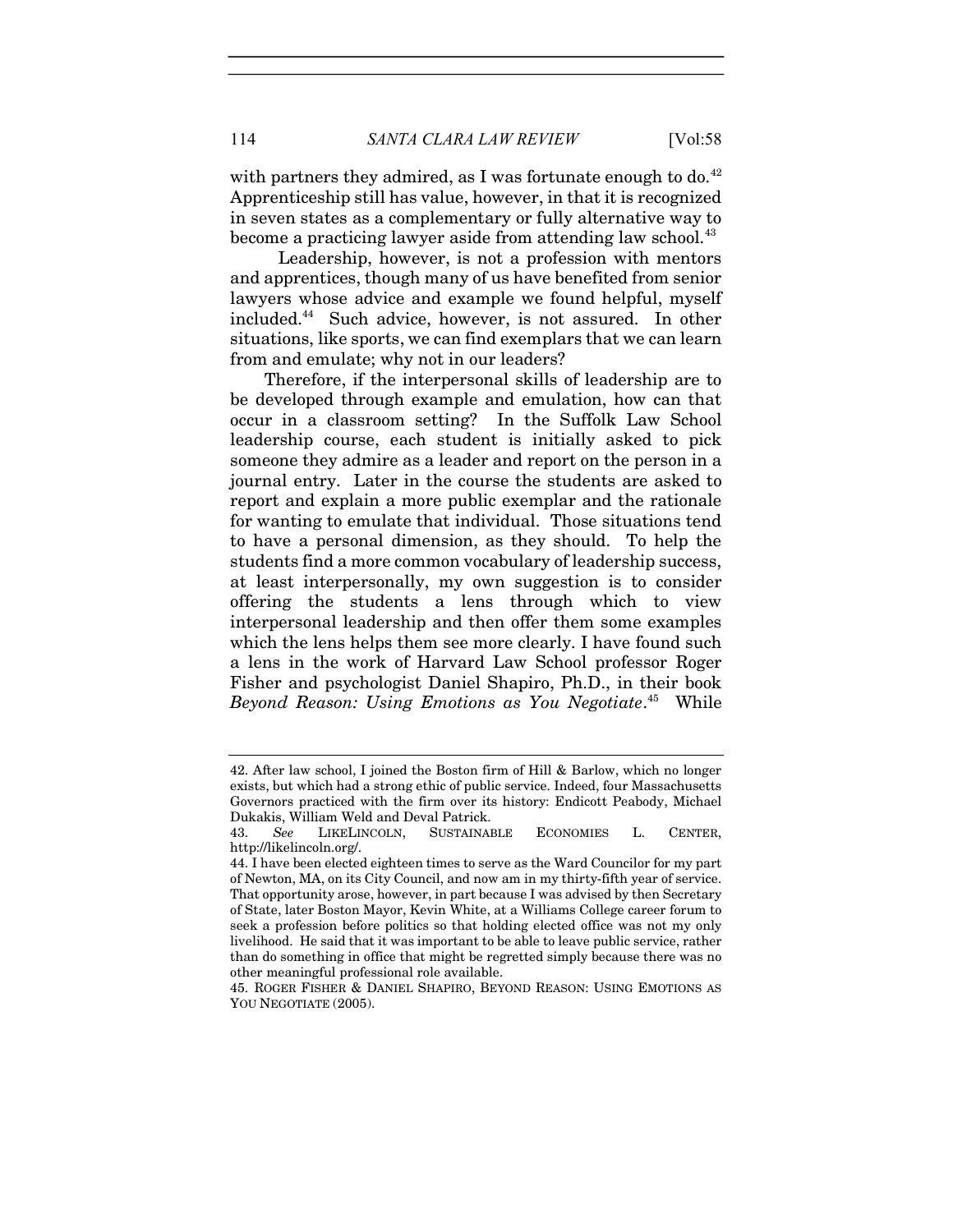written for negotiators, I suggest that it offers useful guidance for helping educate law students about interpersonal leadership skills.

 Professor Fisher and Dr. Shapiro have looked across the spectrum of human emotions and examined how important they can be in negotiation. The problem is that simply cataloging emotions can be a challenge as they are so numerous, much less deciding how to respond to them. Instead the authors looked at what might trigger either positive or negative emotions, and distilled many of them down to five core concerns: appreciation, autonomy, affiliation, status and role.<sup>46</sup> In their book, they outline how these core concerns can be both a lens for evaluating interactions with other people and a "lever" for moving situation forward. $47$  The book is worth reading in its entirety, but here is a summary adapted from information that Dr. Daniel Shapiro was kind enough to share with me:

Appreciation: We do not like to feel unappreciated, that is, not understood, devalued, or unheard. There are three elements to appreciate someone: understand the other's point of view; find merit in what they think, feel or do; and communicate your understanding.

Autonomy: The freedom to make decisions without imposition from others. (Advice: Always Consult Before Deciding).

Affiliation: The emotional connection between you and another; sometimes you can turn an adversary into a colleague: build structural connections; reduce the personal distance with "Safe" conversation: weather, traffic; or "Affiliation" conversation: family, opinions, requests for advice.

Status: Your standing in relation to another.

Role: We play established roles; how can I make my role or theirs more fulfilling?

 In summary, use the core concerns to express appreciation, respect autonomy, build affiliation, acknowledge status, and shape a fulfilling role.

\*

<sup>46.</sup> Id. at 15-21.

<sup>47.</sup> Id. at 20.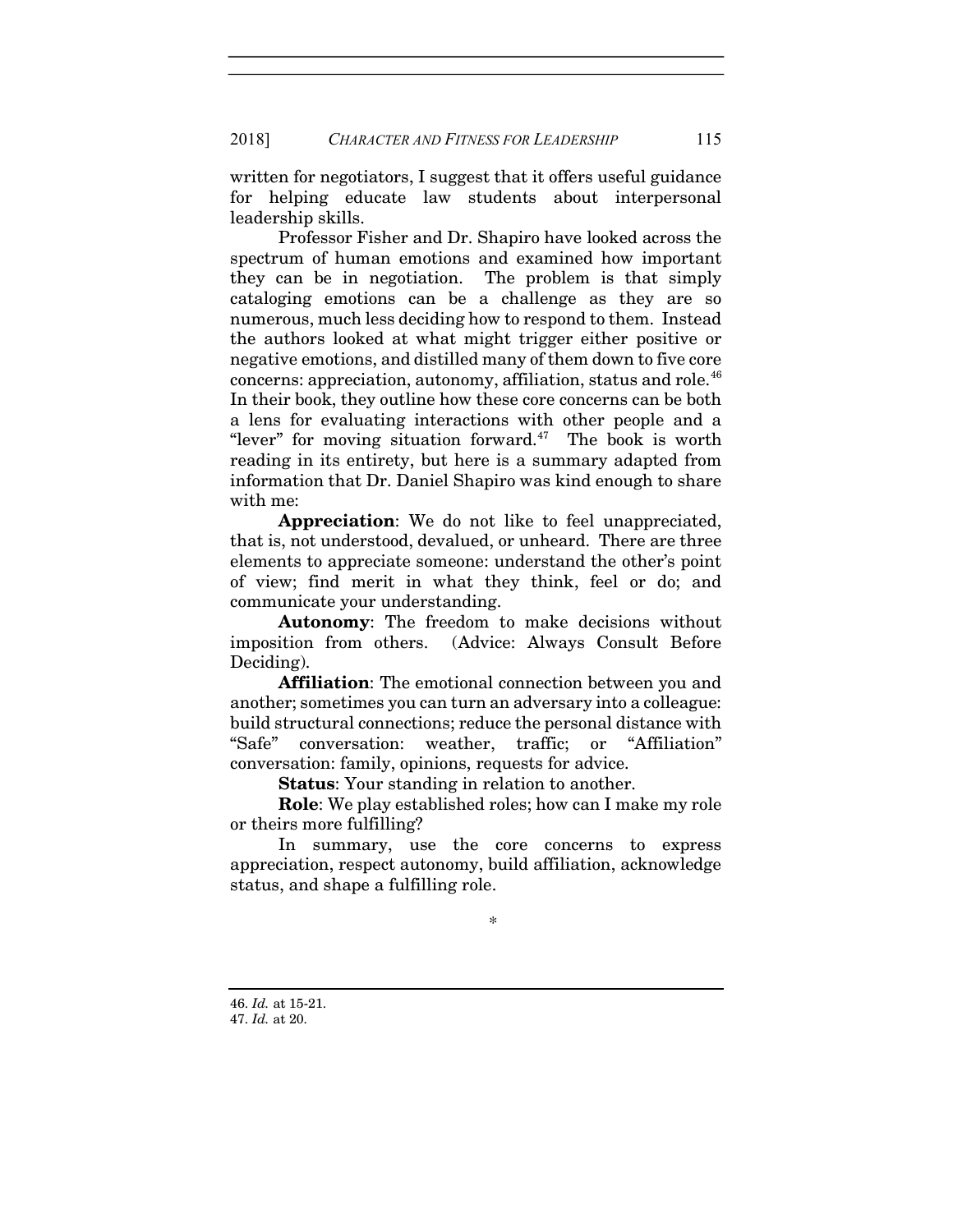In the Suffolk Law leadership course, the students are asked to look at their own experience for examples of when these core concerns were either honored or not and write a journal entry about them to help ground their understanding.<sup>48</sup> At the beginning of the course, I also ask them to interview and introduce a classmate they do not know and find three things in common that are not obvious, like being a Boston Red Sox fan. Then, when we get to the discussion of the core concerns, I remind them of how that sense of affiliation helped them feel more at ease with that classmate, as many students can attend law school classes without having any idea about who sits next to them.

Mindful of Professor Rhode's caution about team exercises, I have found an additional useful method to help students understand the core concerns: demonstrating a core concern without words. I form the students into small groups and ask them to devise a brief pantomime exercise which, like charades, they can demonstrate a core concern to the class without explanation. As a demonstration, I put three chairs together, ask two students to sit next to me. Then I reach across them to pull down an imaginary window on an airliner. Almost everyone recognizes that I have interfered with the autonomy of the imaginary window seat occupant who has no legal right to control the window, but also feels offended in not being asked. The demonstration makes the point that the core concern of autonomy can become relevant in many situations, and the students respond with some ingenious demonstrations, which help make the core concerns more understandable for the class as a whole.

Having that understanding of the five core concerns in mind, they are then asked to view some famous examples of leadership with this enhanced perspective. In teaching the class, the power of this construct can be best illustrated by

<sup>48.</sup> See infra Appendix. In response to this assignment, one student wrote: "I found affiliation made a difference when I discussed part of my background with another person I was working with . . . I was discussing a matter with a banker who disagreed with what I was saying. I told this person that "when I was a banker I had to deal with a similar issue, and this is how I did it. The bank I was talking to didn't know that I used to be in the same role/position, and I could immediately sense a change in the tone of the conversation . . . . We brought the matter to a quick resolution, and I think a big part of that was our connection as bankers." Kevin O'Connor (unpublished journal entry) (Feb. 27, 2018) (on file with author).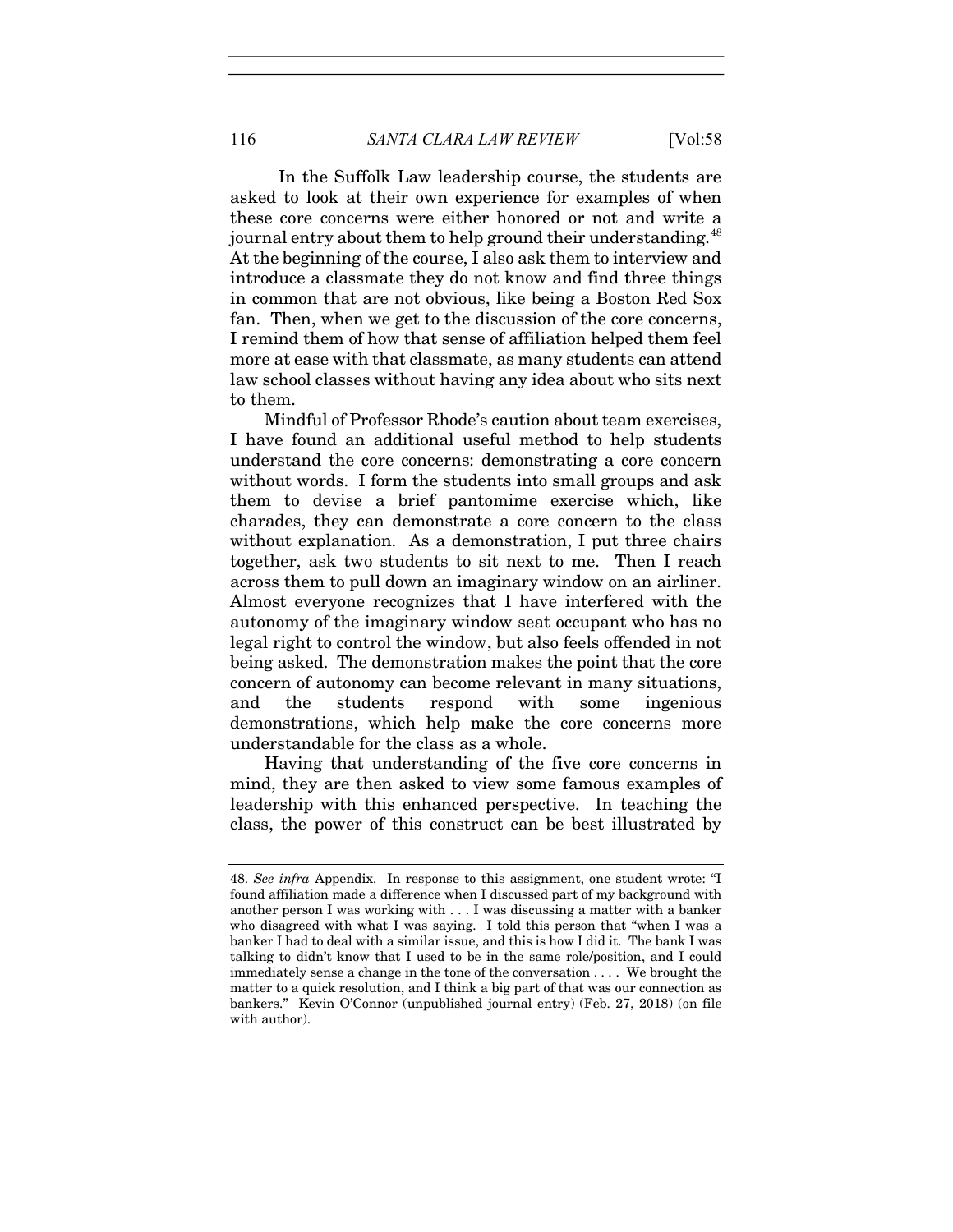three examples, one real and two fictional, though none were written with these core concerns explicitly in mind.

 First, consider the Declaration of Independence; a foundational document of the Republic but more often referenced than read.<sup>49</sup> A careful reading, however, will indicate the degree to which violations of the five core concerns are marbled throughout the document, with the foremost, of course, being autonomy. The grievances expressed in the Declaration are an example of core concerns not being met, in effect a failure of leadership by King George. But the law school classes are filled with bad examples in the form of contracts broken, torts or crimes committed, or property rights violated. What can we learn from success?

 For example, consider the famous St. Crispin's Day speech before the battle of Agincourt, where a much smaller English force defeated the French, made by King Henry V as recounted by William Shakespeare.<sup>50</sup> In this speech, reproduced from a recent movie version, King Henry responds to the core concerns of those he leads. Listen, for example, for the positive use of all five core concerns in just a few short sentences, their impact enhanced when the speech is shown on film. (Below I note some of the core concerns being honored. In the class, I ask the students to look for them individually as we watch the film clip and then we discuss what they saw.)

> . . . [I]f we are mark'd to die, we are enough to do our country loss; and if to live, the fewer men, the greater share of honor. God's will! I pray thee, wish not one man more. [appreciation; affiliation; role]. Rather proclaim it, Westmoreland, through my host, that he which hath no stomach to this fight, let him depart; his passport shall be made and crowns for convoy put into his purse. [autonomy]. We would not die in that man's company that fears his fellowship to die with us. [affiliation]. This day is called the feast of

<sup>49.</sup> Declaration of Independence: A Transcription, NAT'L ARCHIVES, https://www.archives.gov/founding-docs/declaration-transcript. The author grew up in Louisville, Kentucky where on Independence Day the Declaration was printed on the editorial page of The Courier-Journal. When I settled in Newton, MA, near Boston, after law school, I suggested to the then Editorial page Editor of The Boston Globe that he do the same. The Globe has printed the Declaration each July Fourth since.

<sup>50.</sup> I am grateful to Dan Shapiro, Ph.D. for pointing me to this passage. You can also watch it at http://www.youtube.com/watch?v=A-yZNMWFqvM; (Note the text is edited from the original Shakespeare text slightly for the movie. The text above is from the movie transcript.) HENRY V (Renaissance Films 1983).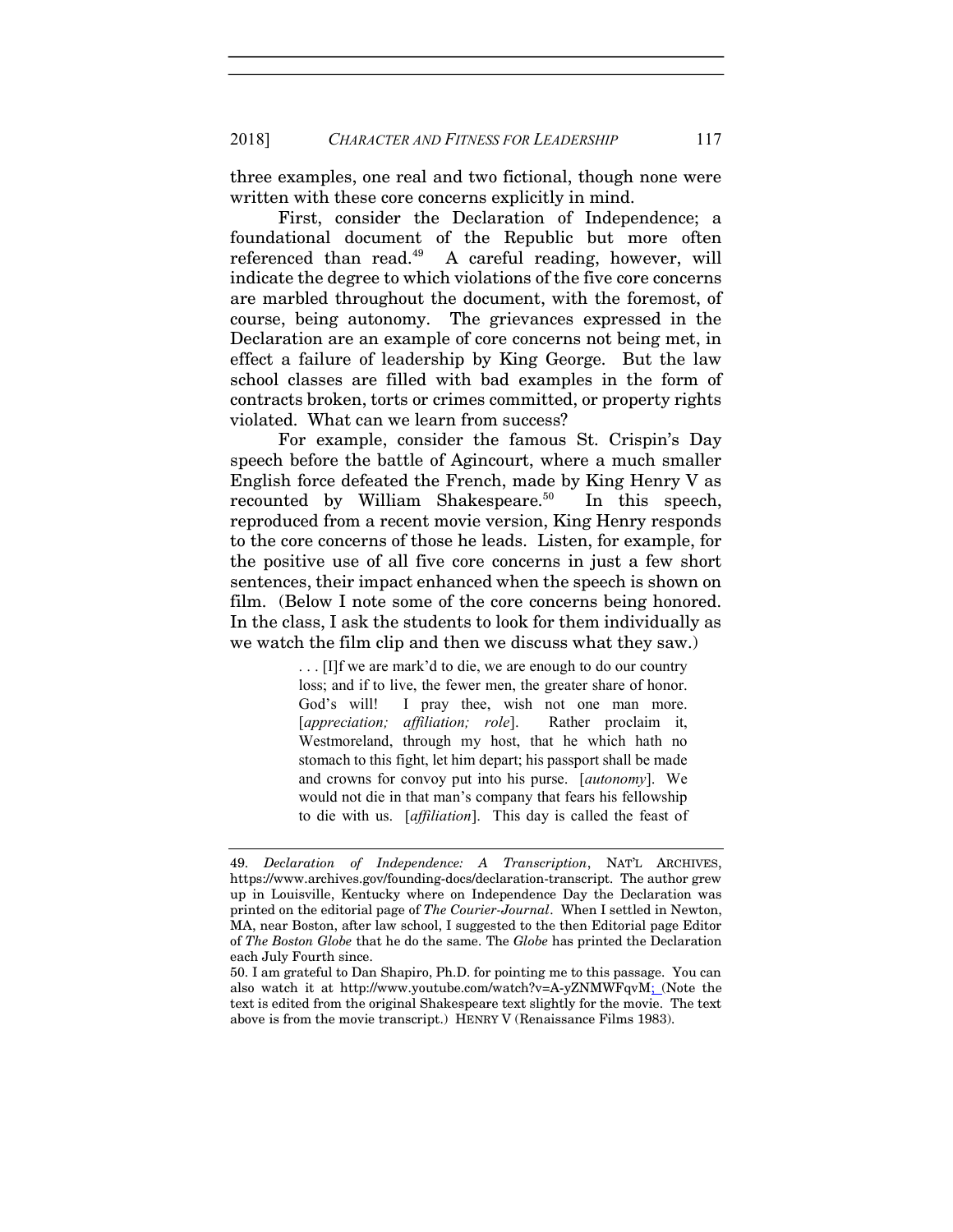118 SANTA CLARA LAW REVIEW [Vol:58]

Crispian. He that outlives this day, and comes safe home, will stand a tip-toe when this day is named, and rouse him at the name of Crispian. [status]. He that shall see this day, and live old age, will yearly on the vigil feast his neighbors, and say 'To-morrow is Saint Crispian's.' Then will he strip his sleeve and show his scars, and say 'These wounds I had on Crispin's day.' Old men forget: yet all shall be forgot, but he'll remember with advantages what feats he did that day: then shall our names familiar in their mouths as household words: Harry the king, Bedford and Exeter, Warwick and Talbot, Salisbury and Gloucester, be in their flowing cups freshly remember'd. [*appreciation*]. This story shall a good man teach his sons; and Crispin Crispian shall ne'er go by, from this day to the ending of the world, but we in it shall be remember'd; we few, we happy few, we band of brothers [*affiliation*]; for he to-day that sheds his blood with me shall be my brother; be he ne'er so vile, this day shall gentle his condition; and gentlemen in England now a-bed shall think themselves accursed they were not here, and hold their manhoods cheap whiles any speaks that fought with us upon Saint Crispin's day. [affiliation; appreciation; status and role]. $51$ 

Another positive example is drawn from the movie, Gettysburg in which the movie recounts the events leading up to and including the battle which turned the tide of the American Civil War.<sup>52</sup> Pivotal to Union success was the occupation and defense of a strategic hill known as Little Round Top.<sup>53</sup> While the defense of that hill by Union forces might seem the obvious focus for a discussion of leadership, what is even more illuminating is how preparations shown the day before illustrated the value of interpersonal relationships aided by these core concerns, specifically in a speech to soldiers who had mutinied by the Union commander, Col. Joshua Chamberlain.

Here is how the movie tells the story. The defense of the end of the Union line at Little Round Top was entrusted to a regiment drawn from the state of Maine and commanded by Col. Chamberlain, a former professor of Rhetoric (a law

<sup>51.</sup> Id.

<sup>52.</sup> GETTYSBURG (Turner Pictures 1993) [Hereinafter "Gettysburg"].

<sup>53.</sup> Id.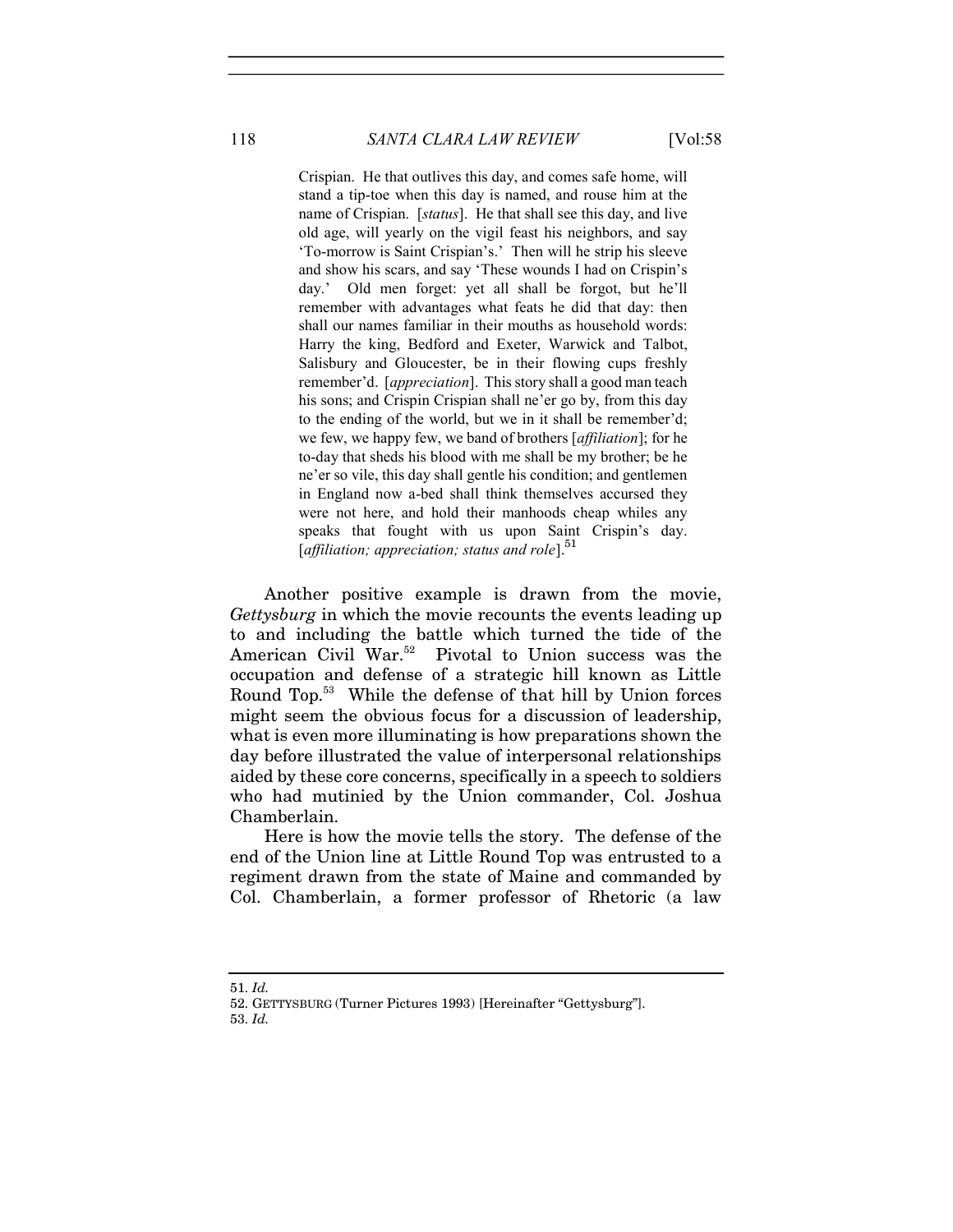professor in his day) at Bowdoin College.<sup>54</sup> Col. Chamberlain ultimately earned the Medal of Honor for his role in this engagement, and later became Governor of Maine.<sup>55</sup> He and his regiment repelled multiple advances of seasoned Confederate troops, and when their ammunition was exhausted, he ordered a bayonet charge that broke the rebel advance.<sup>56</sup> While the valor of those defenders is portrayed in the film, what makes the movie so useful for teaching leadership is to demonstrate what led up to the battle itself, when Col. Chamberlain was ordered to take over 100 mutineers into custody.<sup>57</sup> These were Union soldiers, also from Maine, who had thought they had enlisted for two years, instead of three, and refused to fight.<sup>58</sup>

In the movie, Chamberlain was authorized to shoot them if he felt it useful.<sup>59</sup> Instead he persuaded over ninety percent of them to join his ranks and return to battle.<sup>60</sup> We do not have access to the exact words he said, but it is apparent that without their added strength, his line would not have held, the Rebel army would have taken little Round Top, flanked the Union lines, and Gettysburg, and perhaps the Civil War, would have had a very different outcome. What is significant for leadership education, however, is how the speech that Chamberlain gives to the mutineers offers a helpful window on the core concerns once again.<sup>61</sup> Again, it is most effective when shown to students to hear for themselves, though again I have noted a few core concerns for readers:

58. Gettysburg, supra note 52.

<sup>54.</sup> See generally, ALICE RAINS TRULOCK, INTO THE HANDS OF PROVIDENCE: JOSHUA L. CHAMBERLAIN AND THE AMERICAN CIVIL WAR (1992).

<sup>55.</sup> Id.

<sup>56.</sup> Id.

<sup>57.</sup> See id.

<sup>59.</sup> Id.

<sup>60.</sup> Id. The author is indebted to Professor Michael Wheeler, Harvard Business School, for introducing him to Chamberlain.

<sup>61.</sup> For instructors who are interested in using this speech, here is a guide I made for myself: 1. Open with Chapter 2, which sets the stage with a map and movement of the armies. 2. Go to Chapter 29, where Chamberlain sets his flank to protect Little Round Top. Set stage of the war going badly for the Union up to then. 3. Go to Chapter 34, where they are out of ammunition and then rely on a bayonet charge: when you run out of ammunition, do something unexpected. 4. Go to Chapter 5-8 where Chamberlain receives the prisoners and has to enlist them. In that clip, note that he establishes his authority. Then he orders them to do something they want to do anyway: eat. Then he pulls away the spokesman, and treats him with respect, listening. Then he makes his speech.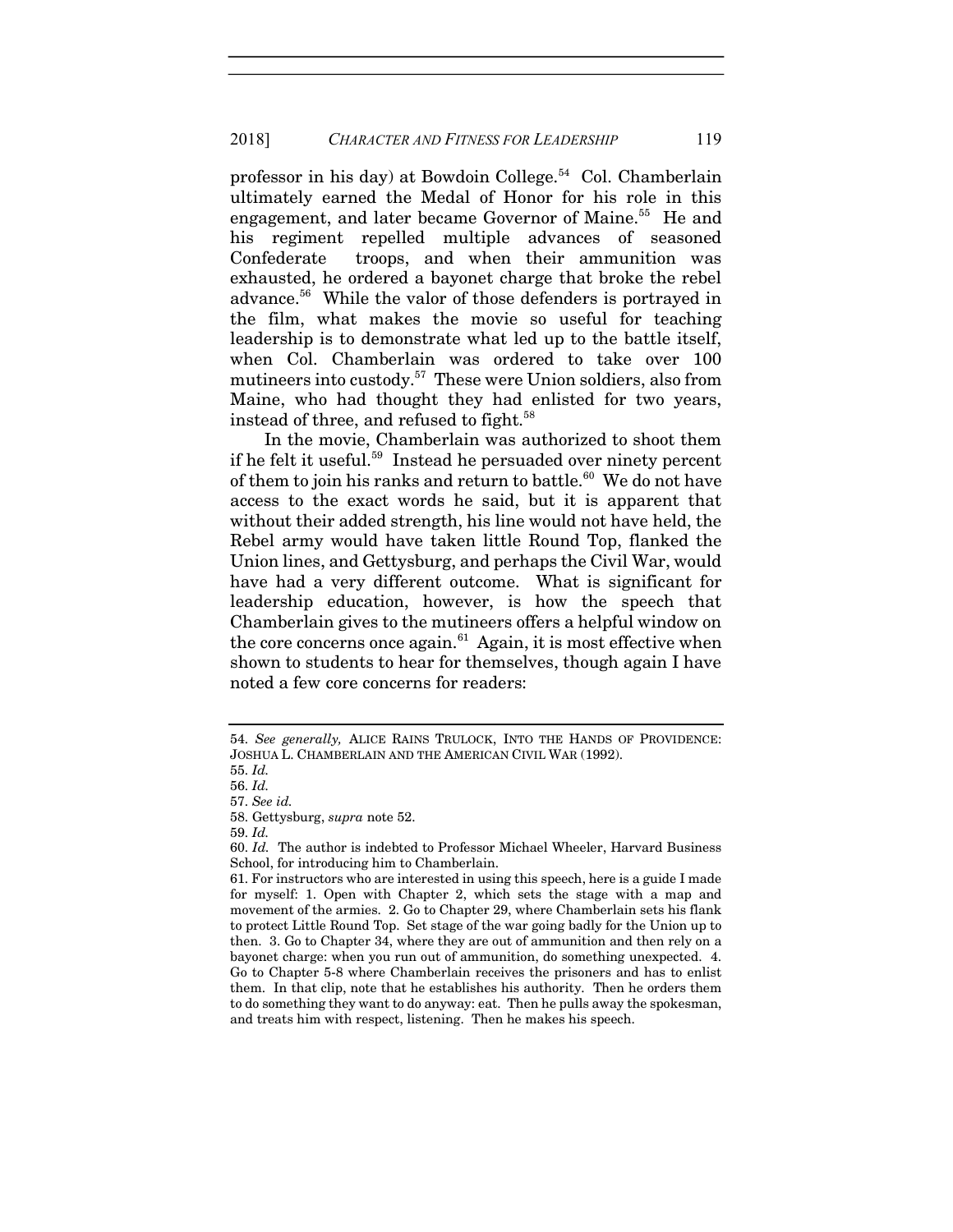120 SANTA CLARA LAW REVIEW [Vol:58]

Here's the situation. The whole Reb army is up that road a few miles waiting for us so this is no time for an argument like this. We could surely use you fellows. We're now well below half strength. [appreciation]. Whether you fight or not, that's up to you, whether or not you come along . . . well you're coming. [autonomy]. You know who we are what we've been fighting for, but if you come along there's a few things I want you to know. This regiment was formed last summer. There were 1000 of us then, there are less than 300 of us now. All of us volunteered to fight for the union just as you did. [affiliation]. Some came, mainly because we were bored at home and it looked like this might be fun. Some came because we were ashamed not to, some because it was the right thing to do. All of us have seen men die. [affiliation]. This is a different kind of army. It you look back through history, you will see men fighting for pay, for women or some other kind of loot. [pause]. They fight for land, power; because a king leads them or just because they like killing. But we are here for something new. [role]. This has not happened much in the history of the world. But we are an army out to set other men free. The country should be free, proud, all of it, all the way to the Pacific Ocean, not divided to slave states or free. No man has to bow, no man born to royalty. Here we judge you by what you do, not by who your father was. [status]. Here you can be something. Here is the place to build a home. [*role*]. But it's not the land, there is always more land. It's the idea, that we all have value. [appreciation]. You and me, what we're fighting for in the end, we're fighting for each other. [affiliation]. Sorry, didn't mean to preach. You go ahead, you talk for a while. If you chose to join us, you can have your muskets back, nothing more will be said by anyone. If you chose not to join us, you can come along under guard and when this is all over, I will do my best to see that you get a fair treatment. [autonomy]. But for now we're moving out. Gentlemen, I think if we lose this fight we will lose the war, so if you chose to join us. I'll be personally very grateful. [appreciation]<sup>62</sup>

<sup>62.</sup> Col. Joshua Chamberlain to mutineers from Maine in his Regiment's custody the day before the beginning of the Battle of Gettysburg where his unit was entrusted. Gettysburg, supra note 52.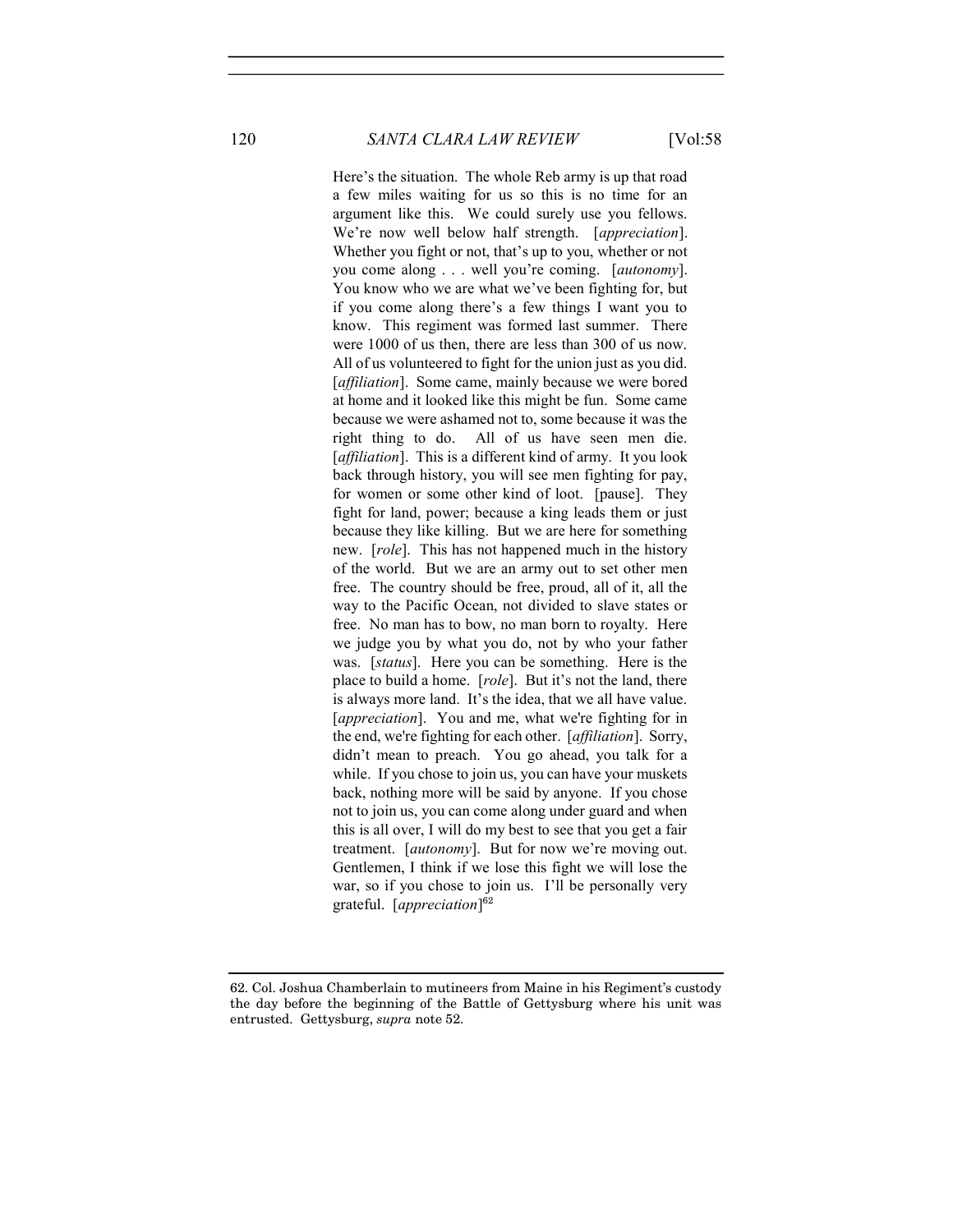The point of showing the students these positive examples is that interpersonal relationships matter when in leadership. I tell my students that I hope that they, as lawyers, never have to save the Republic, but that they need to be prepared to do so. We assume Col. Chamberlain did not know his speech would do it, but without the additional men, his unit probably would not have held Little Round Top, and the Union would have lost the battle and perhaps the War. Shelby Foote, the historian, said that before the Civil War, we said that "the United States are"; after the War, we said "the United States is."<sup>63</sup> This is the consequence of leadership.

 While interpersonal skills may enhance law student capacity for leadership, the Chamberlain speech also highlights a key attribute Professor Rhode articulated in her article: a willingness to serve a higher purpose than oneself.<sup>64</sup> In the movie Col. Chamberlain said: "This is a different kind of army . . . we are here for something new . . . . We are an army out to set other men free."<sup>65</sup> After all, if we help our law students learn the capacity to lead others better, but they put that new capacity to selfish ends, we have simply enabled bad behavior. Good leadership intentions without skill may be ineffective, but leadership skill without good intentions is dangerous. This awareness brings us full circle to the importance of focusing on "character and fitness." We want our lawyers, and our lawyer leaders, to bring out not only the best in each of us individually, but the best in us collectively. That is why leadership education is important, and why interpersonal skills are necessary, but still not sufficient.

### **CONCLUSION**

 The determination of "character and fitness" ensures that our lawyers possess qualities of character worthy of the public trust and the capacity to serve clients diligently and well. But when we ask those lawyers also to exercise leadership roles, we should help them aspire to use their character strengths and that of others, enhanced by interpersonal awareness, to serve positive goals greater than themselves. It is only a start, but the three ways of helping

<sup>63.</sup> KEN BURNS: THE CIVIL WAR (PBS, 1990).

<sup>64.</sup> Rhode, supra note 2, at 418.

<sup>65.</sup> Gettysburg, supra note 52.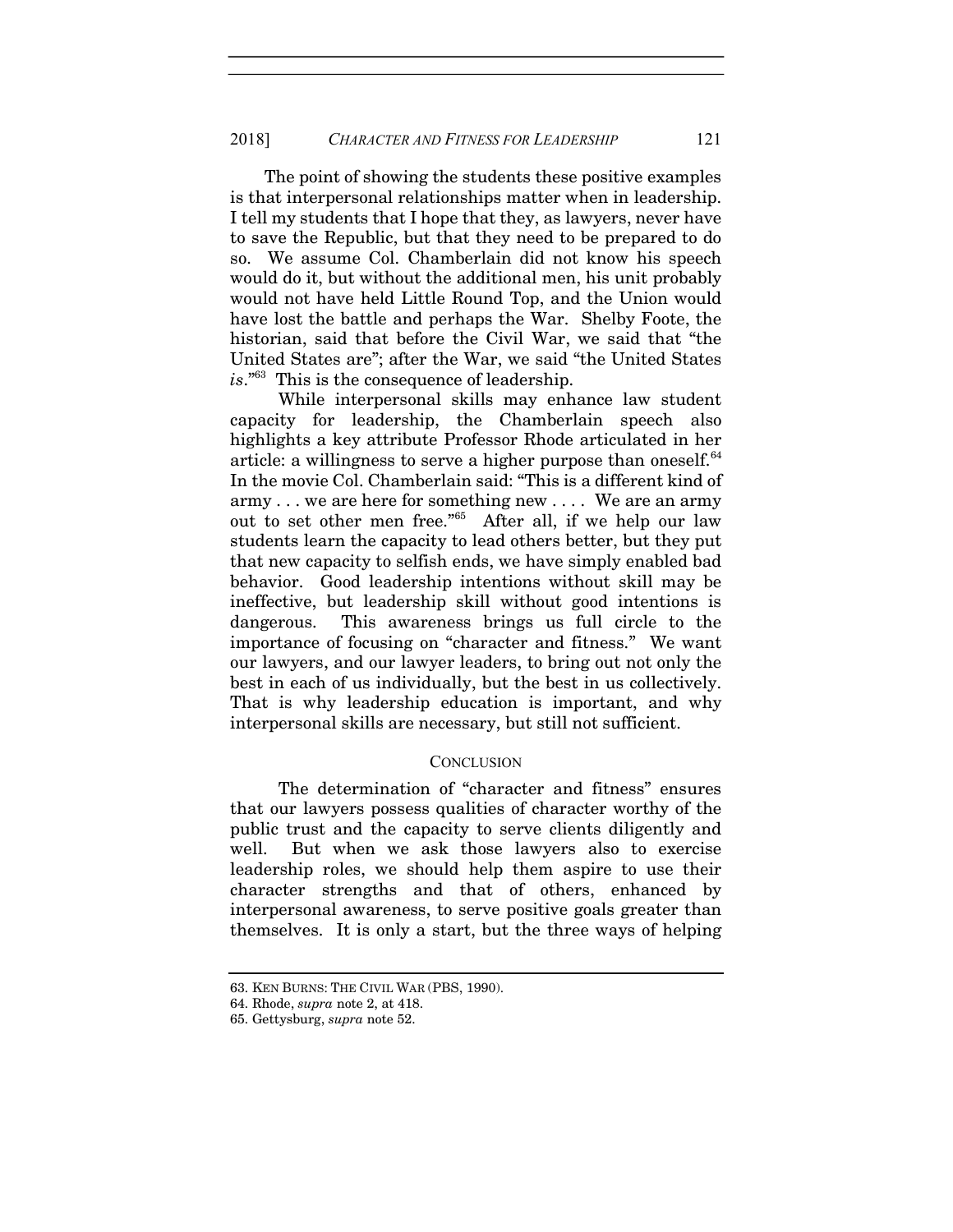students develop their leadership capacities described here create a foundation of attention, awareness of self and others, combined with good intentions, that can not only enhance their work as lawyers, but also help them provide leadership when they need to do so.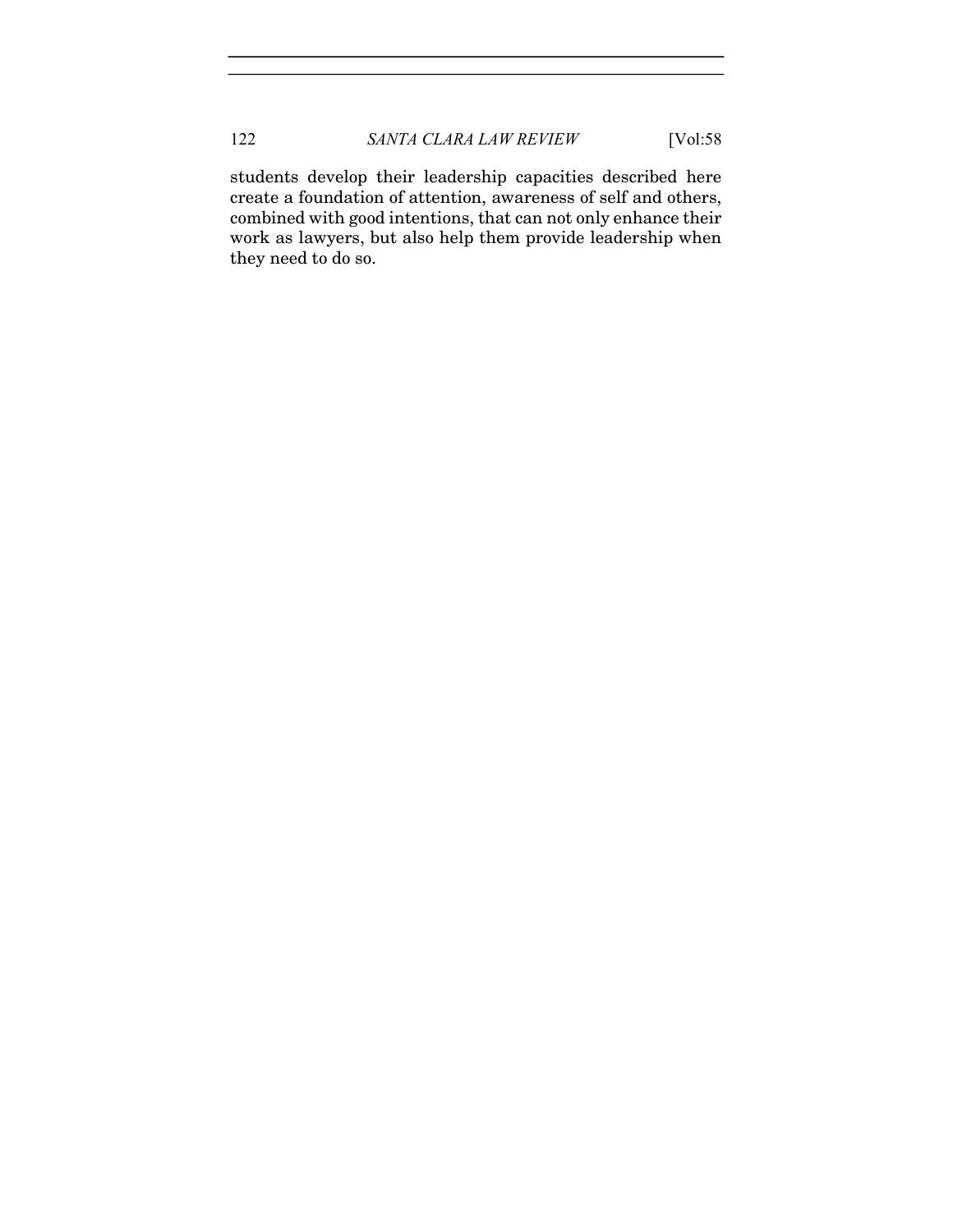#### **APPENDIX**

### Journal on the core concerns: Understanding them in your own life.

As a leader, it is important to understand yourself and those who you will lead. Our positive emotions can be a great source of cooperation and can help us to achieve successful results; on the other hand, negative emotions can lead to the deterioration of relationships and productivity. Fisher & Shapiro, pages 15-18 (Five Core Concerns Stimulate Many Emotions) introduce you to the powerful impact which various kinds of emotions can have on any particular relationship. You have already become familiar with the five core concerns: appreciation, affiliation, autonomy, status, and role through working with the speech from Henry V.

Your task is to become familiar enough with them to recognize the core concerns in your own life and in the lives of those with whom you will be involved as a leader. This set of journal entries and exercises is designed to help you in that effort. In doing them, you may find it helpful to reference the outline below which corresponds to each individual concern. (Note that while these pages are helpful reminders, the book as a whole explores them much more.)

Appreciation: Page 51: Summary

Affiliation: Pages 53-54: The Power of Affiliation. Page 71: Summary

Autonomy: Page 87-88, 93: Summary

Status: Page 114: Summary ["Particular Status" is briefly referenced in the summary. Pages 99-100 will help you better understand this concept.]

Role: Page 140: Summary; Pages 120-22: Shape Your Role to Include Fulfilling Activities [Only cover the first two subsections: (1) Every role has a job and set of activities; (2) Expand your role to include meaningful activities.]

Using and citing the reading, write a journal entry documenting a situation in which you noted the impact of each of the five core concerns being addressed in you, or in which you used them to stimulate positive emotions in others. (The idea is to have you provide positive examples from your own experience that helps illustrate your understanding of the core concerns.) For example: